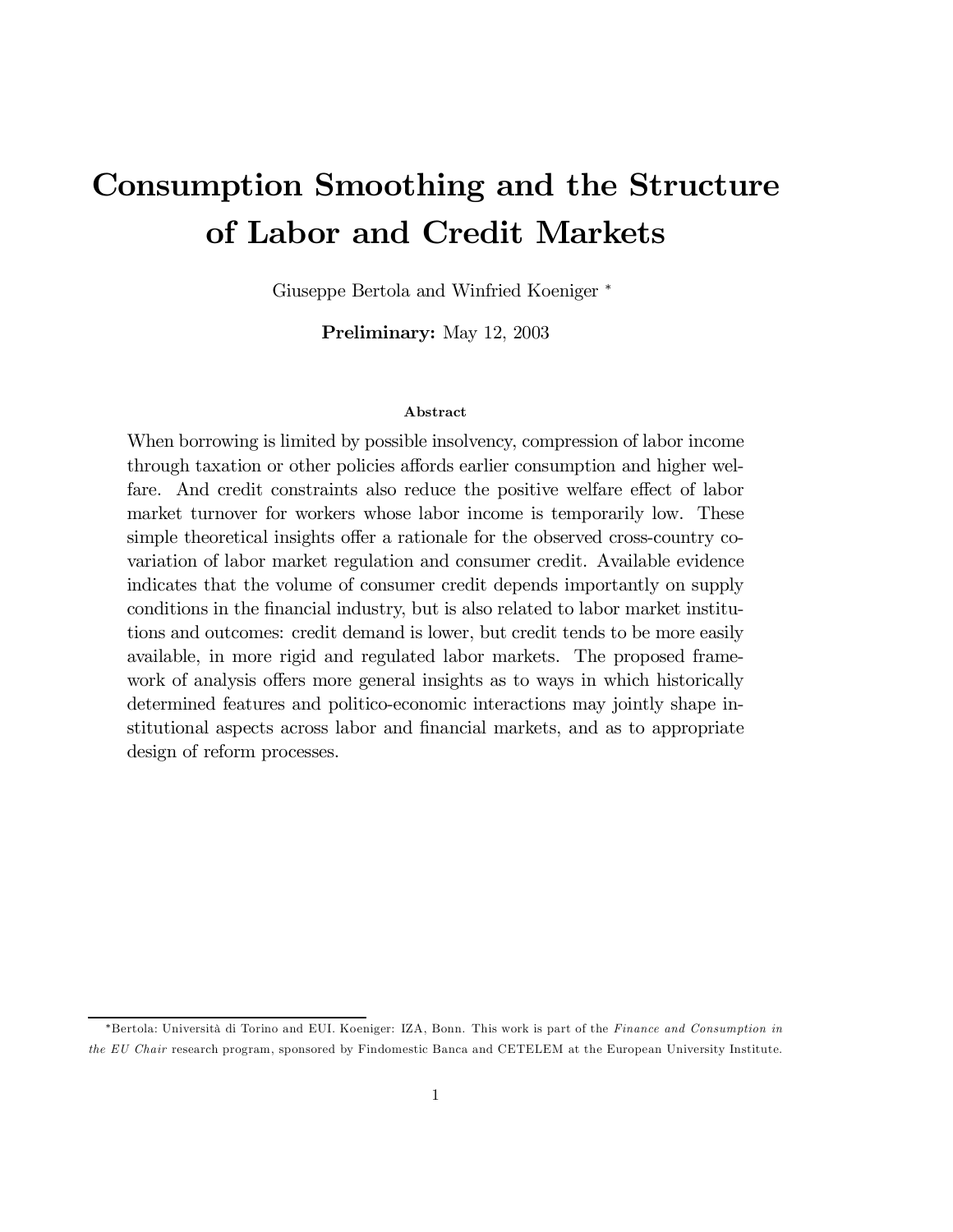• "It's the middle-class moment of truth: two people have applied for a mortgage, one a machinist from Lindsay, Ontario, the other an employee at a high-tech firm in downtown Toronto. Both earn \$50,000 a year, and both are applying for the same mortgage, from the same bank. Result? The techie's application goes through. The machinist's is turned down [...] because he's got a job in a failing industry, in a depressed area of the country, [...] he is potentially a less profitable and therefore less desirable customer for the bank." Rachel Pulfer, "Mining your business" This Magazine, 32(5), 1999, pp. 13-15.

## 1 Introduction

The structures of different markets interact importantly in determining the behavior and welfare of individual agents operating in all of them, and the operation of markets is in turn determined jointly by an economy's structural and political features (see Rodrik, Subramanian, and Trebbi, 2002, for a general and insightful discussion of theoretical and empirical relationship between policies, outcomes, and "deep" institutional quality features). In this paper, we focus on the behavior and welfare of workers-consumers whose labor income fluctuates over time, and we show how their desire and ability to borrow against future labor income upon receiving a bad draw of labor income depends on institutional features of both labor and credit markets.

There are of course many other institutional and structural differences across countries, and our analysis aims at illustrating general channels of interaction across different aspects of an economy's organization. Information about structural and policy features of labor and consumer credit markets, however, is relatively easier to collect and analyze, and their relationship is sufficiently clear to motivate our theoretical and empirical work's relevance. Figure 1 plots all available country observations for an index of labor market regulation (the OECD employment protection indicator, or EPL) and an index of borrowing opportunities (the loan-to-value collateral requirements, or LTV, compiled by Jappelli and Pagano, 1994) in the 1980s. Since the units of measurement of the two variables are not necessarily comparable, and there is little reason to expect their relationship to be linear, we also plot in Figure 2 their ranking across countries. While the relationship is rather noisy, the significant correlation of both levels and ranks indicate that stringent employment protection legislation tends to be associated with stringent borrowing constraints. This association motivates Fogli (2000) to study family-level interaction, arguing that in countries with stringent employment protection and scarce borrowing opportunities (like Italy), young people find it difficult to obtain employment, and live with their parents until older than is the case in countries (like the US) where labor markets are flexible and borrowing is easy.

In reality, credit supply reflects non only structural features of the credit market, but also more general considerations. Loans are more easily obtained by individuals whose jobs are secure. While credit scoring models are not publicly available, as credit suppliers rely on them to obtain competitive advantage, they typically and quite intuitively do take into account the applicant's occupation and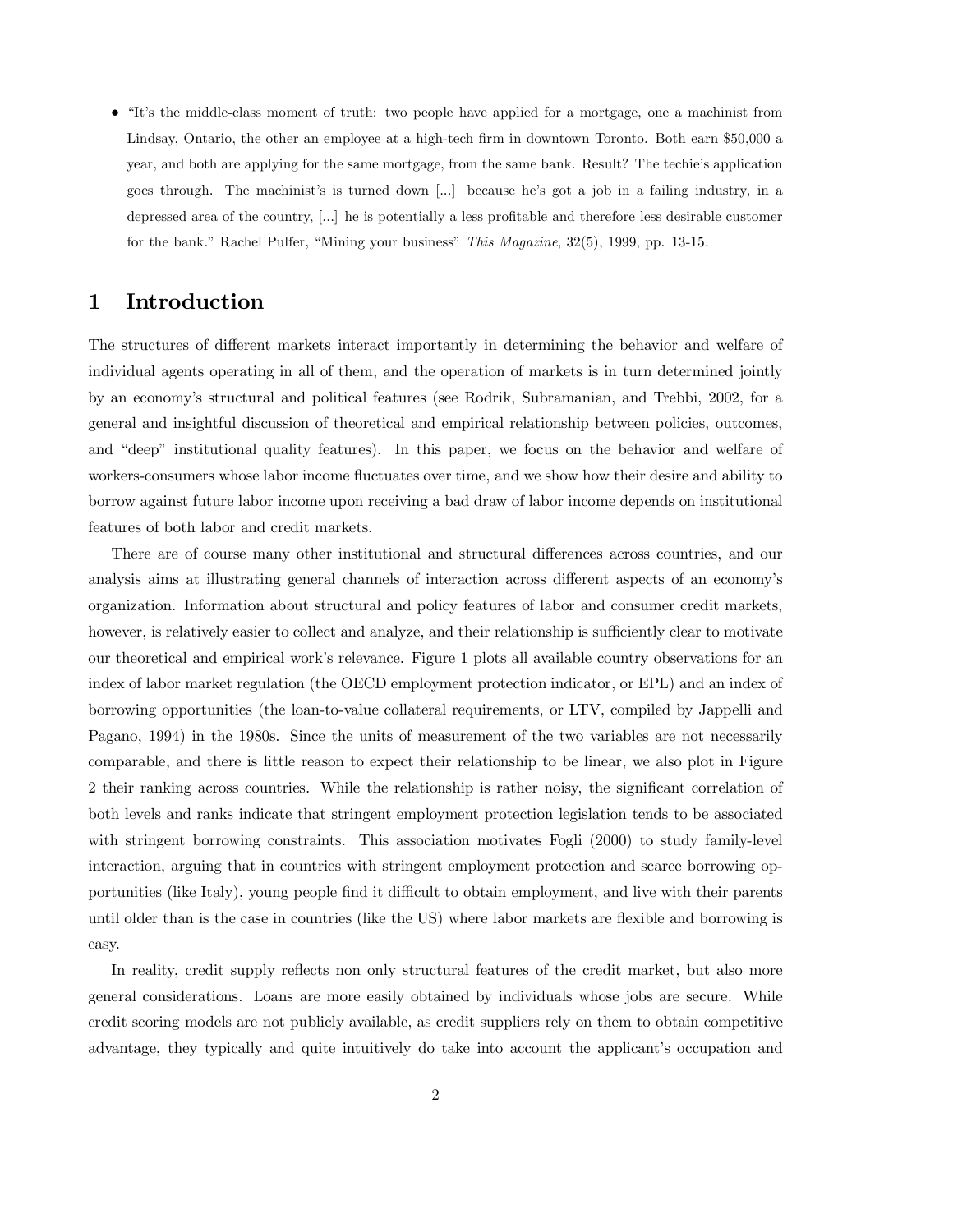

Figure 1: Employment protection and loan-to-value ratio in OECD countries. Sources: summary EPL indicator for 1989 from OECD (1999); loan to value ratio in the 1980s from Jappelli and Pagano (1994), Table 1, column 3.

#### **Loan-to-value ratio and EPL (ranks)**



Figure 2: The axes refer to the ranking across countries of the same variables as in the previous figure.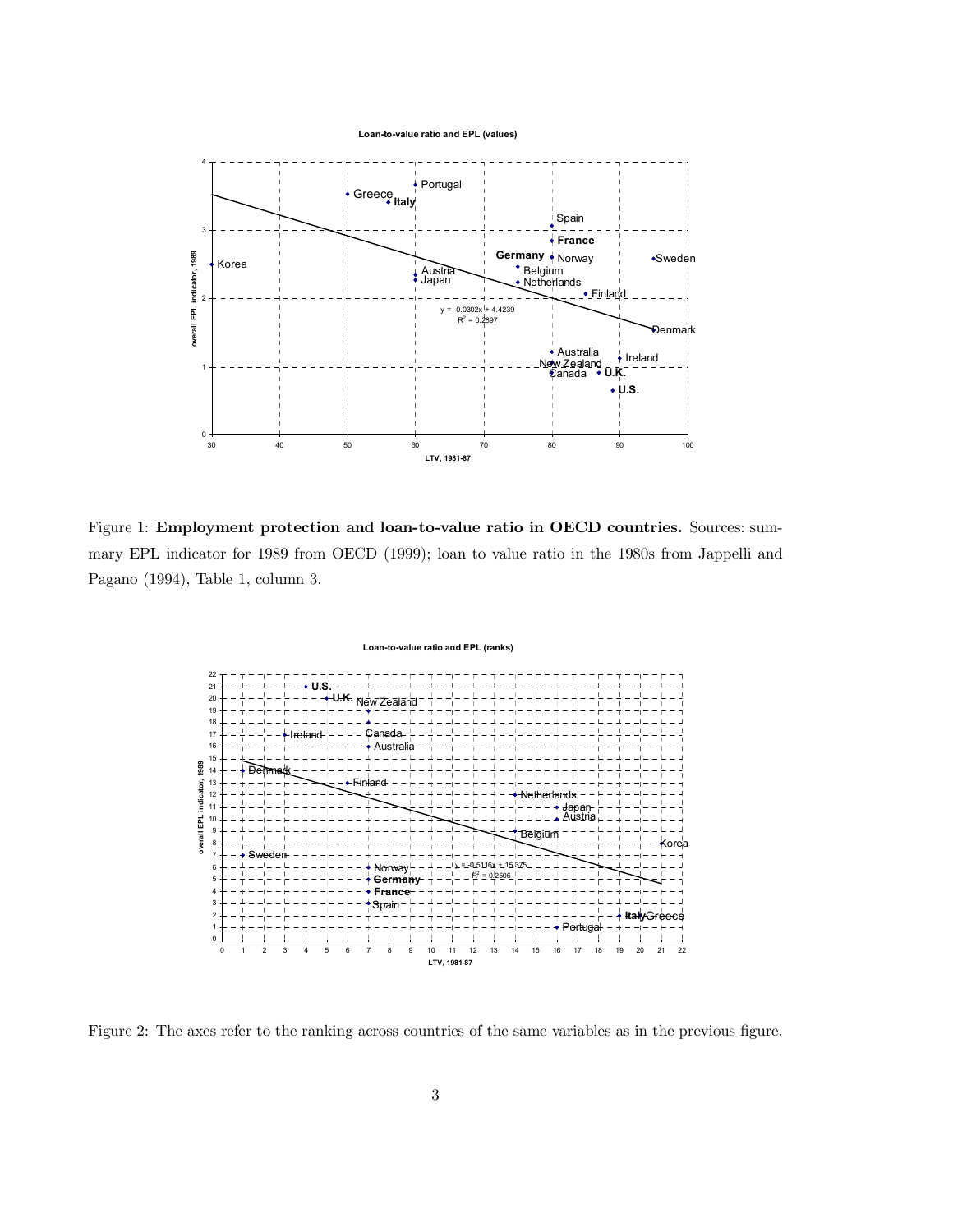tenure prospects for credit-granting purposes. As illustrated by the paper's opening quote, within an economy future labor income prospects do play an important (if imperfect, in light of subsequent developments in the relative performance of high-tech and traditional industries) role in determining individual access to credit. In Italy and other countries where dependent employment is very secure loans can be explicitly collateralized by a portion of the borrower's wages, which will be paid directly to the creditor, and such loans entail lower interest rates: the benchmark rates collected by the Bank of Italy in the framework of the 1996 usury law indicate that benchmark rates for "cessione del quinto" loans to permanent employees are about 5 percentage points lower than for unconditional loans.

At the economy-wide level, labor-income security is largely determined by institutional features. We point out that these and other institutional determinants of real-life economic interactions are all jointly shaped by structural and policy interactions, and we study theoretically and empirically a specific explanation for observed cross-country patterns. We propose a simple model where labor income stability makes it easier for individuals to obtain credit, because safe jobs and stable wages make labor income (even when not explicitly collateralized) a good source of repayment ability. We move on to study how exogenous differences in the efficiency of financial markets may shape economic and political features across economies, showing that when a society finds it more difficult to supply credit efficiently, it also finds less turbulence in the labor market and compressed wages more appealing. Historically determined features of judicial systems may be an essentially exogenous source of financial market efficiency variation. From that perspective, we analyze empirically the cross-country indicators displayed in Figures 1-2 and other relevant institutional and economic data of industrialized countries. The results support our theoretical approach, and suggest more generally that the political feasibility and economic consequences of reforms in each of an economy's labor and financial markets depend on the other's structure.

## 2 A model

The model we propose and solve, while not fully dynamic, captures simple qualitative insights of broader generality. We consider the two periods in the life of consumers whose utility function reads

$$
U = u(c_1) + \beta E[u(c_2)],
$$
\n(1)

where U and  $u(\cdot)$  denote lifetime and instantaneous utility, respectively;  $c_t$  denotes consumption in period t; the utility of uncertain second-period consumption is discounted by the factor  $\beta$ , and  $E[\cdot]$ is a conditional expectation formed on the basis of possibly constrained saving behavior and of the individual's labor income process. In each of the two periods, labor income takes one of only two values,  $w_b$  and  $w_g$ , with  $w_b < w_g$ . If in the first period the labor income takes the low value  $w_b$ , then in the second period it still equals  $w_b$  with probability  $1 - p$ , and  $w_g$  otherwise. Symmetrically, a high first-period labor income persists with probability  $1-p$  and falls to  $w<sub>b</sub>$  with probability p. A longer time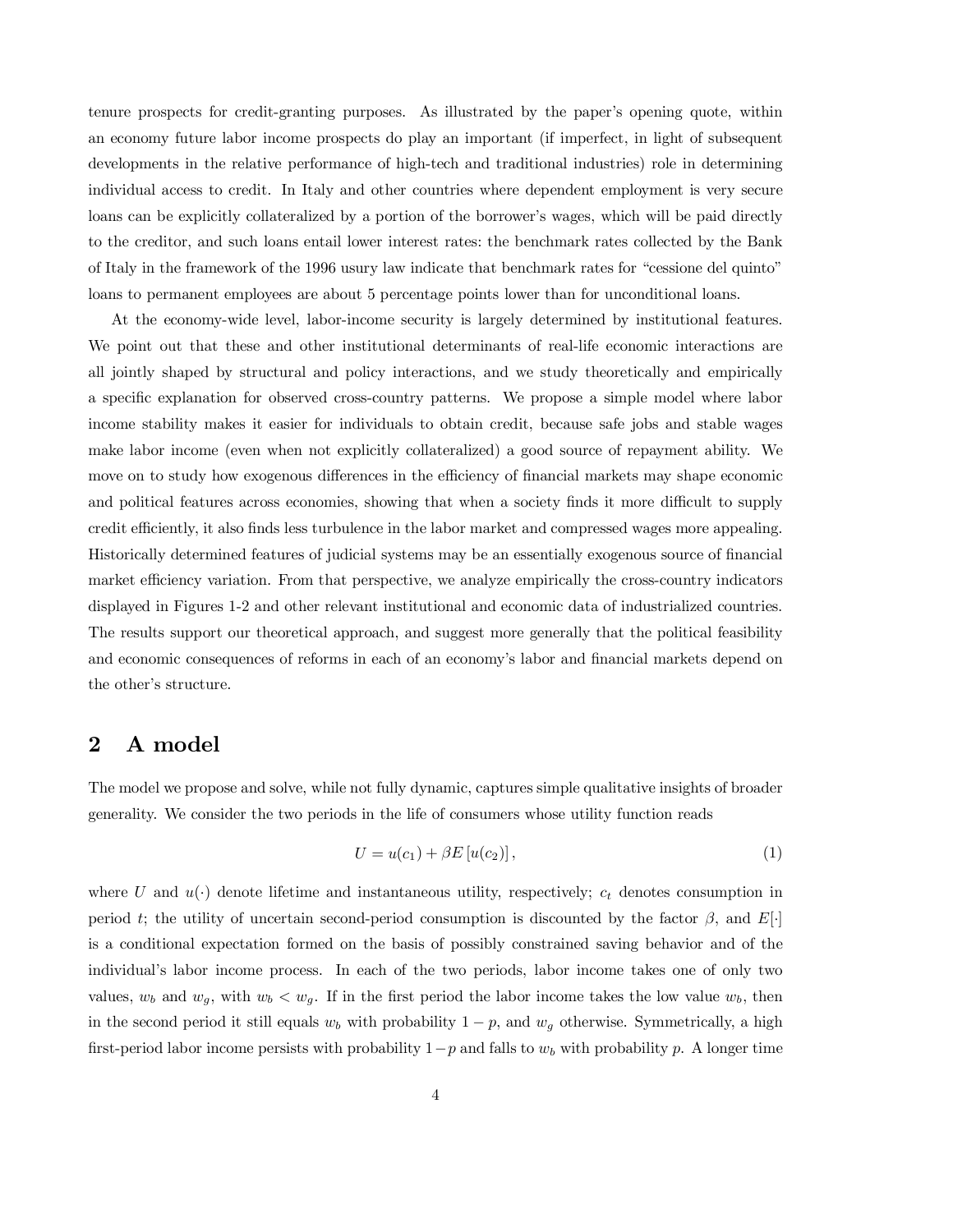horizon would make it necessary to model wealth dynamics. Like more general wage distributions, this would introduce realistic but analytically intractable heterogeneity in the economy, which would have to be studied numerically. In the individual's budget constraint, let the interest rate on any borrowing or lending be r. This may depend on the economy's capital intensity, or on the lenders' cost of funds and of administering the contract, and might in general differ from the interest rate earned on assets. However, for our purposes it will suffice to treat it as a constant parameter of the consumer's problem.

If the individual borrows without constraint (or lends), the first order condition for maximization of (1) is a standard Euler equation, and aligns the first-period marginal utility with expected marginal utility upon loan repayment. In the model and in the real world, however, borrowing is constrained by the lender's repossession technology as well as by the individual's ex post resources. We will proceed under the following

Assumption 1: Borrowing is constrained by the worker's second period repayment capacity. Specifically, since the lowest possible labor income is  $w<sub>b</sub>$  for each and every individual, it is impossible to borrow more than  $(\kappa + \xi w_b)/(1+r)$ .

The parameter  $\kappa$  represents the extent to which the lender can legally enforce the borrower's repayment obligations, independently of labor-income realizations. The parameter  $\xi$  indexes instead the extent to which the lender may rely on the borrower's labor income as a source of repayment ability: multiplying it by the borrower's lowest possible labor income  $w<sub>b</sub>$  yields the maximum amount of repayment the lender can count on with probability one, to imply that the interest rate  $r$  does not need to reflect any risk of non-repayment. We view both  $\kappa$  and  $\xi$  as technological or institutional feature of the financial market. It will be apparent below that the linkage we focus on, between labor markets and credit opportunities, depends crucially and intuitively on the fact that  $\xi > 0$ , i.e., that a consumer's repayment ability is impaired by low labor income.

Of course, both the assumption of a sharp lower bound for the consumer's future income and that of an equally sharp limit to the lender's loan-recovery power are just approximations to a much more complex reality in which, for example, the recoverable amount also depends on agents' wealth. Qualitatively, however, these assumptions capture realistic features of real-life economies, where bad luck in the labor market may be more or less extreme depending on the structure of labor markets, and may have more or less drastic consequences on borrower's repayments depending on the structure of credit markets and in particular, judicial efficiency and availability of information. Hence, comparativestatic results on the parameters indexing the repayment limit offer results applicable to more general settings. It is important to note at the outset, however, that our simple Assumption 1 rules out default. While in reality the possibility of defaulting may offer some insurance in the face of particularly bad lifetime outcomes, in our simple framework of analysis it is impossible for the credit market to perform state-contingent transfers of resources.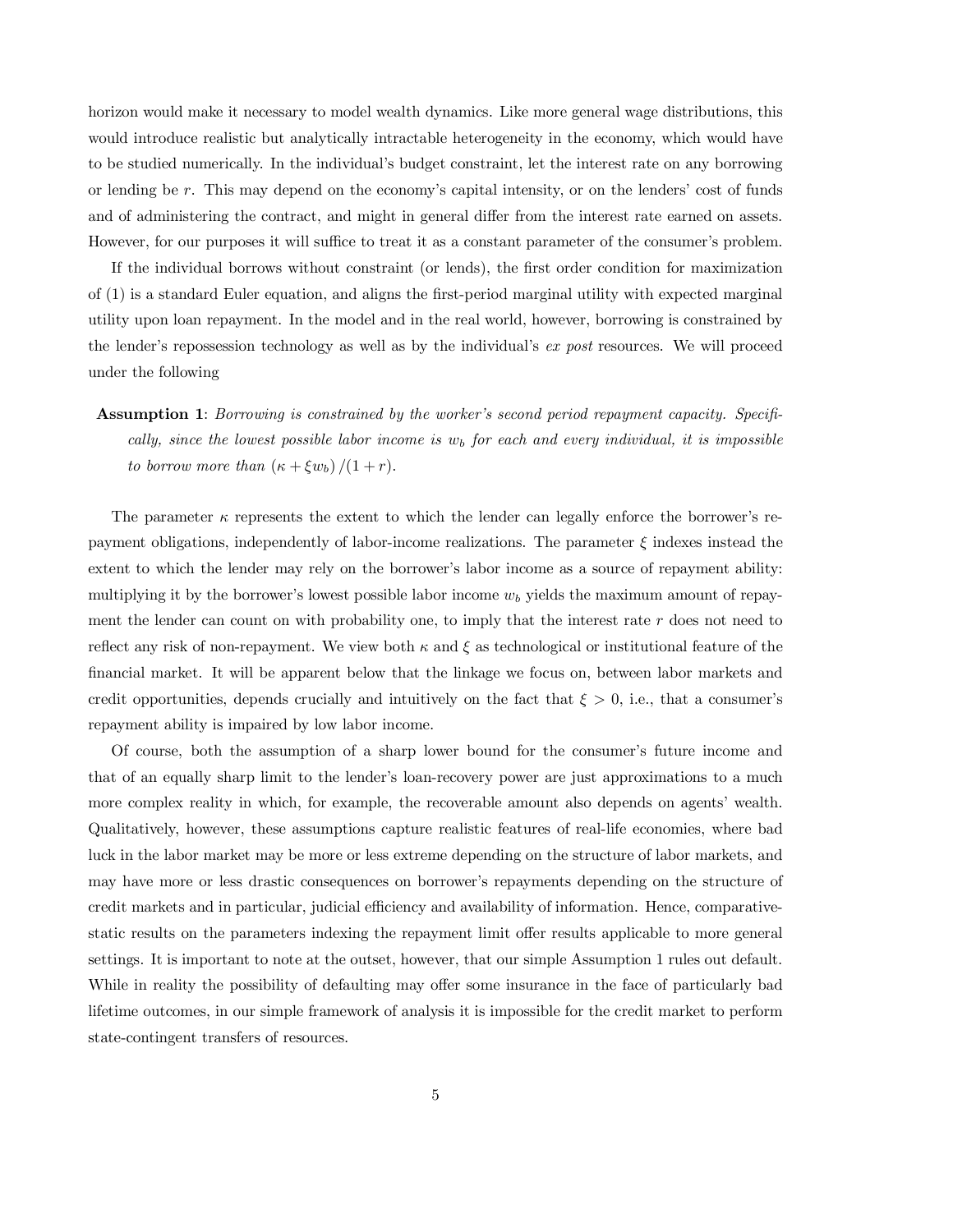The simple structure of labor-income levels and transitions implies that the labor income of individuals who have high labor income in the first period cannot increase further.<sup>1</sup> These individuals only wish to borrow if the discount factor  $\beta$  is much lower than  $1+r$ . Otherwise (as would need to be the case in general equilibrium versions of the model to ensure that the economy has positive capital) the initially lucky workers carry positive assets to the second period of their life: if  $a > 0$  is the liquidation value of their wealth in the second period, their Euler equation reads

$$
u'(w_g - \frac{a}{1+r}) = \beta(1+r) \left[ p u'(w_b + a) + (1-p) u'(w_g + a) \right].
$$

Symmetrically, we suppose that borrowing  $-b/(1+r)$  and repaying  $b < 0$  in the second period is optimal for workers who start at low labor income in the first period. If the borrowing constraint

$$
c_1 \le w_b + \frac{\kappa + \xi w_b}{1 + r}.\tag{2}
$$

is binding for these individuals, then  $b = -(k + \xi w_b)$  and the consumption pattern fails to satisfy the Euler equation:

$$
u'(w_b + \frac{\kappa + \xi w_b}{1+r}) > \beta(1+r) \left[ p u'(w_g - \kappa - \xi w_b) + (1-p) u'(w_b - \kappa - \xi w_b) \right]
$$
 (3)

Of course, the constraint would not be binding if the pattern of resources and the utility function were such as to imply that the consumer would like to borrow less than the limit–which is necessarily the case if marginal utility tends to infinity at zero consumption: in this case Carroll's (1997) endogenous solvency condition applies, and it cannot be optimal to borrow so much as to make second-period consumption zero with any probability. In terms of our model, if  $c_{t(i)}$  denotes the consumption level in period t upon realization of labor income  $w_i$ , then requiring that  $c_{2(b)}$  be positive implies that credit constraints may only bind if  $(1 - \xi)w_b - \kappa > 0$ : we assume this to be the case, since parameter configurations conducive to endogenous solvency are not interesting for our purposes.

When the borrowing constraint binds and equation (2) holds with equality then slackness of the Euler condition, as in (3), implies that exchanging one unit of future consumption for  $(1+r)^{-1}$  units of current consumption improves a credit-constrained individual's welfare. Below, we illustrate formally how such welfare effects depend jointly on the character of the labor income process and the tightness of borrowing limits, since both can affect the maximum amount the individual can borrow and still repay with certainty.

#### 2.1 On the attractiveness of labor-income compression

Clearly, better borrowing opportunities could be provided by a suitably structured financial market, and would be unambiguously beneficial if improving the performance of the credit market were costless.

<sup>1</sup> It would be of course be possible to allow for expected growth of all labor incomes, to capture life-cycle consumption and savings patterns. The implications would be similar to those of heavy discounting of the future, and results would be akin to those we obtain below.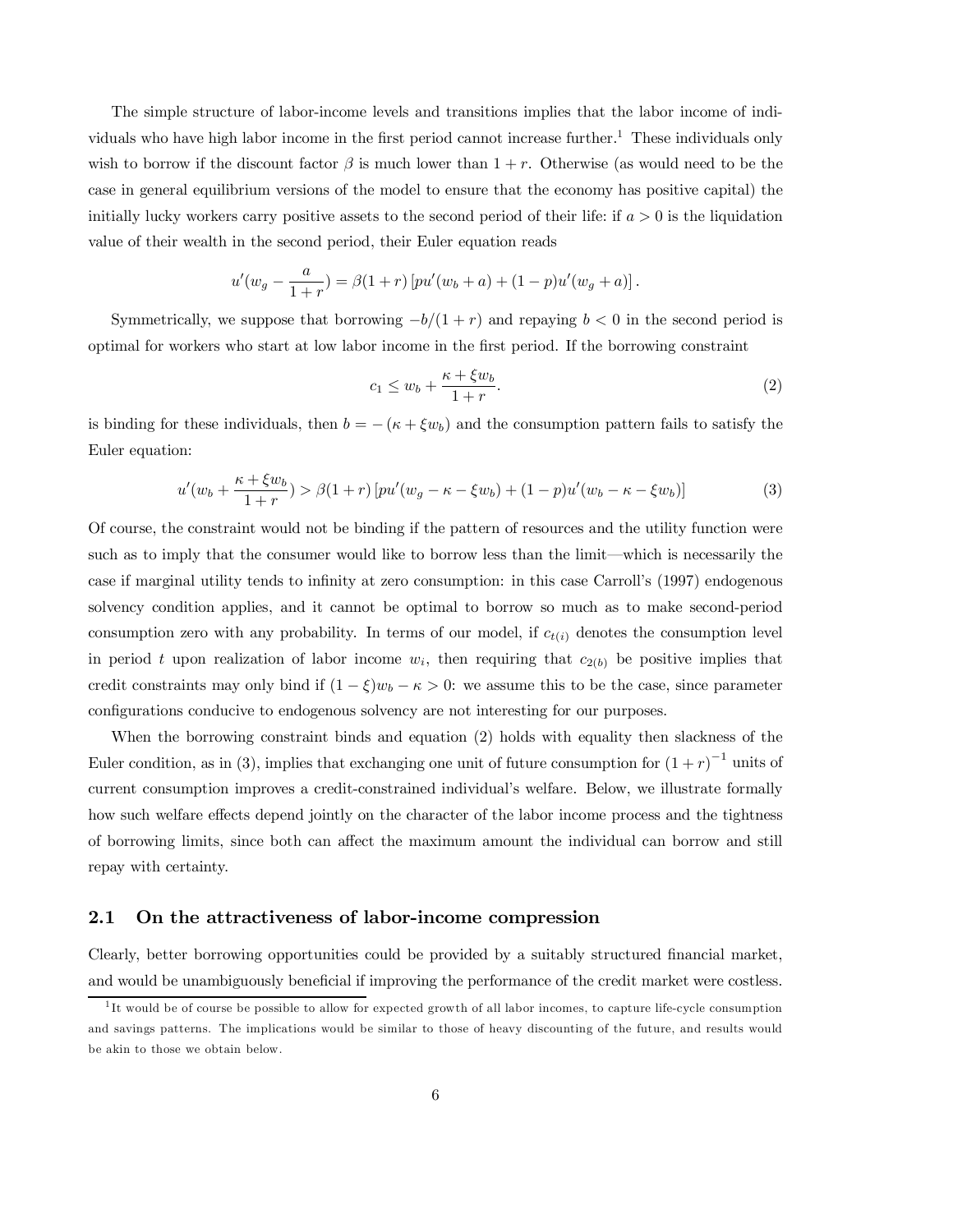We take the credit supply constraint expressed by Assumption 1 to be exogenously determined, and explore the less obvious costs and benefits of relaxing (2) by increasing the worst-case labor income.

Of course, a larger  $w_b$  also improves welfare by increasing the average (and reducing the variance) of lifetime consumable resources. To represent the effects of meaningful real-life trade-offs, such as unemployment or low-wage subsidies funded by payroll taxes, we consider the comparative welfare implications of increasing  $w_b$  while also decreasing  $w_g$ . Specifically, we consider an economy populated by many individuals, half of which earn each of the two possible wages in each of the periods, and a tax-and-subsidy scheme that decreases by  $d\tau$  the take-home pay of each of the individuals earning  $w_g$ and distributes a fraction  $\lambda$  of the revenues to the individuals earning  $w_b$ . When a policy of this type is implemented, high-income workers earn  $\tilde{w}_g = w_g - \tau$ , while the low income is  $\tilde{w}_b = w_b + \tau \lambda$ . Of course, it must be the case that  $\tau \geq 0$ , because for  $\tau < 0$  the proposed specification would absurdly imply that transferring resources from the poor to the rich generates aggregate gains rather than deadweight losses.

The welfare of initially unlucky (and liquidity constrained) individuals is given by

$$
U_b = u(\tilde{w}_b + \frac{\kappa + \xi \tilde{w}_b}{1+r}) + \beta \left[ pu(\tilde{w}_g - \kappa - \xi \tilde{w}_b) + (1-p)u(\tilde{w}_b - \kappa - \xi \tilde{w}_b) \right],\tag{4}
$$

and that of the initially lucky workers who carry positive assets into the second period is given by

$$
U_g = u(\tilde{w}_g - \frac{a}{1+r}) + \beta \left[ pu(\tilde{w}_b + a) + (1-p)u(\tilde{w}_g + a) \right].
$$
 (5)

Both depend on the tax rate, since varying  $\tau$  subtracts  $d\tilde{w}_q = -d\tau$  from the income of high-wage individuals in each of the periods, and adds  $d\tilde{w}_b = (d\tau)\lambda$  to the income of each low-wage worker. For simplicity, the policy considered only features one and the same tax rate in both periods, but we argue below that more general specifications would not affect our qualitative results.

Suppose the policymaker's *ex ante* objective function weighs the two groups equally, and consider the case of interest where liquidity constraints are binding for all agents receiving a bad draw in the first period.<sup>2</sup> The aggregate welfare effect of taxation and subsidization is then

$$
\frac{d(U_b + U_g)}{d\tau} = u'(c_{1(b)}) \lambda - u'(c_{1(g)})
$$
\n
$$
+ \left[ u'(c_{1(b)}) \frac{1}{1+r} - \beta E \left[ u'(c_2) | w_{1(b)} \right] \right] \xi \lambda
$$
\n
$$
+ \beta (1-p) u'( \tilde{w}_b - (\kappa + \xi \tilde{w}_b) ) \lambda - \beta p u'( \tilde{w}_g - (\kappa + \xi \tilde{w}_b) )
$$
\n
$$
+ \beta p u'( \tilde{w}_b + a) \lambda - \beta (1-p) u'( \tilde{w}_g + a),
$$
\n(6)

where  $w_{1(i)}$  denotes the first-period wage upon realization of labor income  $w_i$ .

It is then easy to establish the following:

<sup>&</sup>lt;sup>2</sup>The model could determine the incidence of borrowing constrained if initial income included a purely temporary idiosyncratic shock, or if discount rates were heterogeneous. The persistence of labor income shocks would be one of the determinants of the fraction of constrained individuals in such specifications.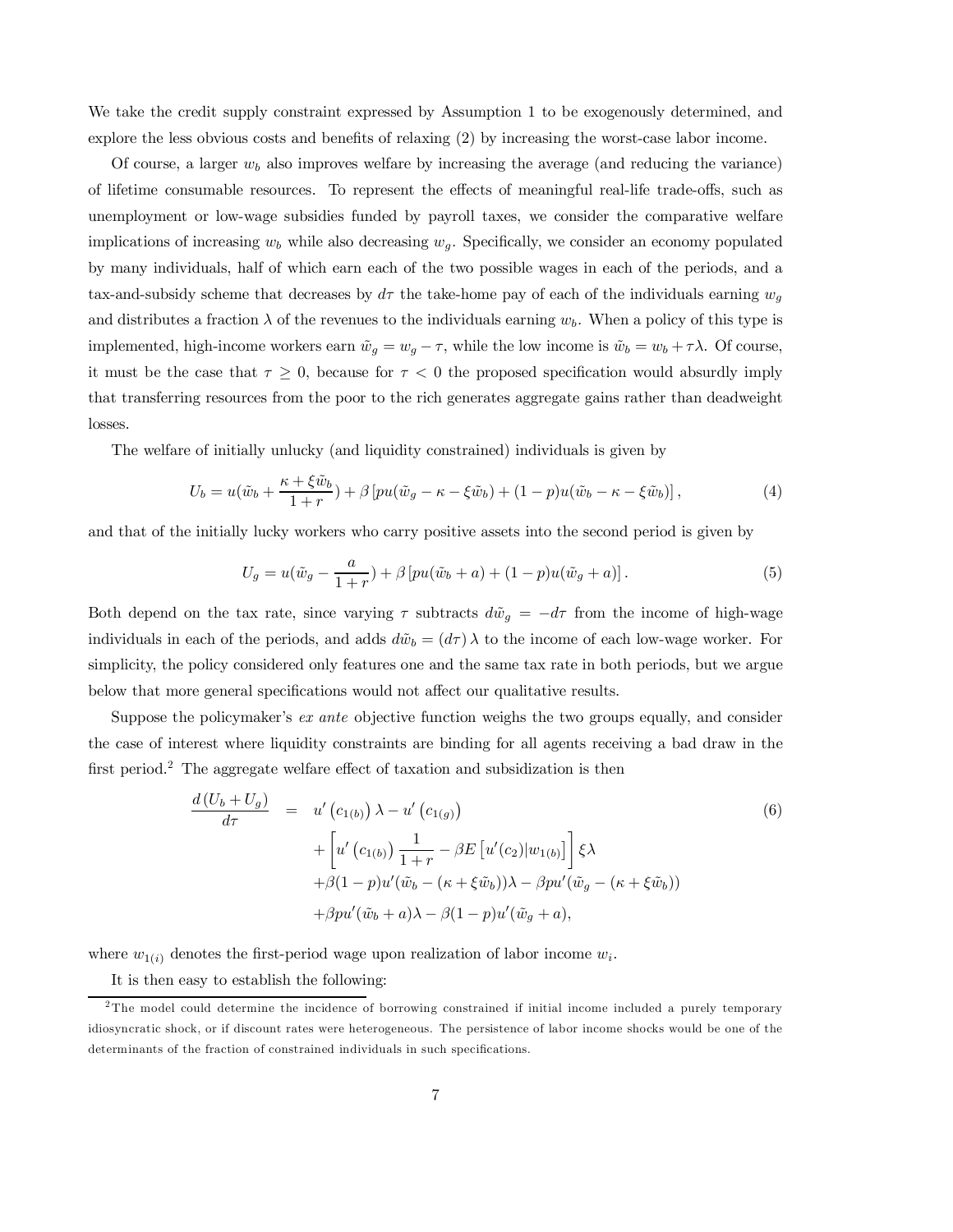**Result 1:** If the redistribution policy is not wasteful  $(\lambda = 1)$  and utility is strictly concave, then it is *optimal to set*  $\tau = (w_g - w_b)/2$ .

**Proof:** The proposed policy fully equalizes incomes cross-sectionally:  $w_b + \lambda \tau = w_g - \tau \equiv \bar{w}$ . Consider first the case where no agents are liquidity constrained. The expression in equation (6) reads

$$
\frac{d(U_b + U_g)}{d\tau} = u'\left(\bar{w} - \frac{b}{1+r}\right) - u'\left(\bar{w} - \frac{a}{1+r}\right)
$$

$$
+ \beta(1-p)u'(\bar{w} + b) - \beta p[u'(\bar{w} + b)]
$$

$$
+ \beta pu'(\bar{w} + a) - \beta(1-p)[u'(\bar{w} + a)]
$$

which equals zero because lifetime income is identical (and flat) for both groups, to imply that saving behavior is also identical and  $b = a$ . This is the first order condition of the social optimization problem, and the second order condition is satisfied as long as  $u(\cdot)$  is strictly concave. If liquidity constraints are binding, under the proposed fully egalitarian redistribution policy they must reflect impatience,  $\beta(1+r)$ 1, and must be equally binding for all agents. This introduces a positive term in the expression above which, like the similar the term in square brackets in equation  $(6)$ , indicates that redistribution achieves a constrained optimum at the fully egalitarian level.  $\blacksquare$ 

Intuitively, full insurance should be achieved if it is available at no cost: as long as utility is concave, equal consumption across states as well as across groups is optimal from the policymaker's ex ante perspective. As the proof makes clear, complete cross-sectional redistribution of income remains optimal if liquidity constraints are binding, and need not be able to relax them completely in the absence of intertemporal redistribution vehicles.

In the more realistic  $\lambda < 1$  case, if there are no binding liquidity constraints the optimal tax rate should set

$$
u'\left(w_b + \lambda \tau - \frac{b}{1+r}\right)\lambda - u'\left(w_g - \tau - \frac{a}{1+r}\right)
$$
  
+
$$
\beta(1-p)u'(w_b + \tau \lambda + b)\lambda - \beta(1-p)[u'(w_g - \tau + a)]
$$
  
+
$$
\beta pu'(w_b + \tau \lambda + a)\lambda - \beta p[u'(w_g - \tau + b)] = 0,
$$
 (7)

where  $b < 0$  and  $a > 0$  as above. This optimality condition is fairly complex, but quite intuitive. The tax rate  $\tau$  should be chosen to balance the redistribution policy's insurance benefits and deadweight losses: in a static environment, the ratio of marginal utilities should be set equal to  $\lambda$ , as would be implied by separately setting to zero each of the three lines of this equation. In the dynamic environment we are analyzing, however, redistribution that fails to offer perfect insurance (because  $\lambda < 1$ ) affects saving behavior. The optimal tax policy would in general call for different tax rates in the two periods but, whether or not this is allowed, the deadweight losses represented by  $\lambda < 1$  prevent policy from achieving perfect consumption smoothing.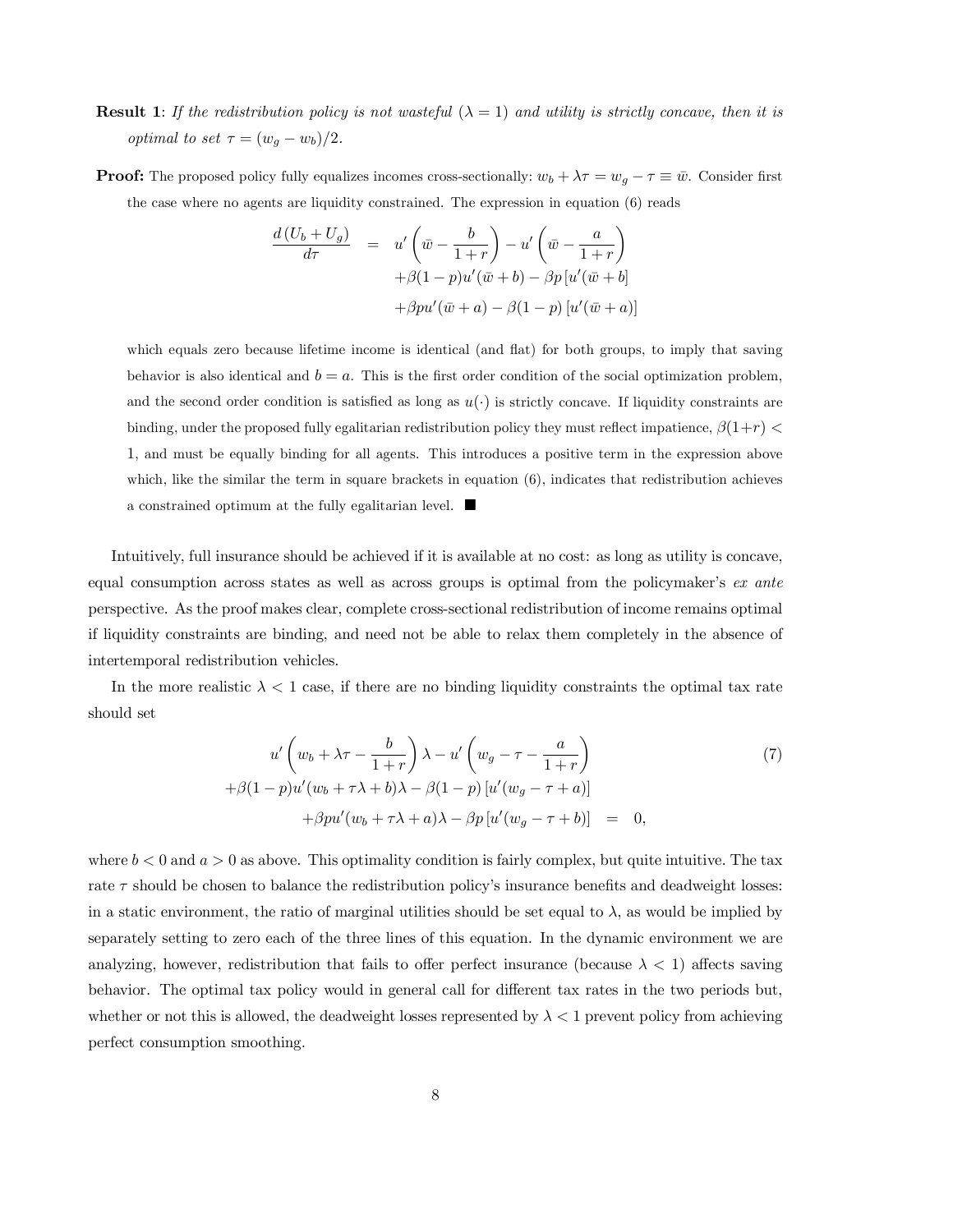For our purposes, it is important to note that redistribution not only offers insurance from the exante point of view but also decreases the need to borrow. This is the case regardless of whether the tax rate is the same in the two periods, as we assumer for notational convenience. When agents cannot borrow as much as they would like, slackness of the Euler condition as in (2) implies that the term in square brackets on the right-hand side of (6) is positive. We can show that a higher income lower bound relaxes the borrowing constraint and makes it optimal to choose a more incisive redistribution policy.

It is helpful to first consider the case of linear utility, which usefully isolates the role of liquidity constraints in influencing the optimal redistribution policy:

**Result 2:** If  $u''(\cdot) = 0$  and

$$
\frac{\frac{1}{1+r} - \beta}{1+\beta} > \frac{1-\lambda}{\lambda\xi} \,,\tag{8}
$$

then  $\tau = \frac{w_g - w_b}{1 + \lambda} > 0$  is optimal.

**Proof:** If utility is linear,  $u'(\cdot)$  can be set to unity without loss of generality, and if individuals whose initial wage is low are liquidity constrained expression (6) reads

$$
\frac{d\left(U_b + U_g\right)}{d\tau} = (1 + \beta)\left(\lambda - 1\right) + \left(\frac{1}{1 + r} - \beta\right)\xi\lambda.
$$
\n(9)

In the absence of liquidity constraints the second term vanishes, and the welfare effect of redistribution is unambiguously negative at  $(1 + \beta)(\lambda - 1)$  for  $\lambda < 1$ . Hence, the corner solution  $\tau = 0$  is optimal. But if  $\left(\frac{1}{1+r} - \beta\right) > 0$ , all individuals desire to borrow and consume only in the first period. Since borrowing is constrained by labor income's second-period lower bound, the marginal welfare impact of a policy that increases that lower bound is positive (under the parametric condition given in the statement of the result). The effect remains positive until the expression in (9) no longer holds: if  $\tau$  is such that a further increase would imply that  $\tilde{w}_b > \tilde{w}_q$  and that the borrowing constraint binds for individuals whose pre-tax wage is initially high, then aggregate welfare features  $w_g - \tau$  rather than  $w_b + \tau \lambda$  in the last term:

$$
U_b + U_g = w_g + w_b + \tau(\lambda - 1)(1 + \beta) + \left(\frac{1}{1+r} - \beta\right)(\kappa + \xi(w_g - \tau)),
$$

and unambiguously declines in  $\tau$  as  $\left(\frac{1}{1+r} - \beta\right) > 0$ . The optimal  $\tau$  is such that  $\tilde{w}_b = \tilde{w}_g$  or  $w_b + \tau \lambda =$  $w_g - \tau$ , which implies the result.  $\blacksquare$ 

The result's condition ensures that the risk-neutral consumers' impatience and inclination to borrow– indexed by the difference between the utility and market discount factors in the numerator of the lefthand side of equation (8)— is large relative to the efficiency of the redistribution policy (a large  $\lambda$ ) and its efficacy in making borrowing possible (a large  $\xi$ ), both of which imply a smaller level of the expression on the right-hand side of condition (8). As the proof makes clear, wasteful redistribution for insurance purposes should of course be ruled out in the case of risk-neutral consumers. But the form of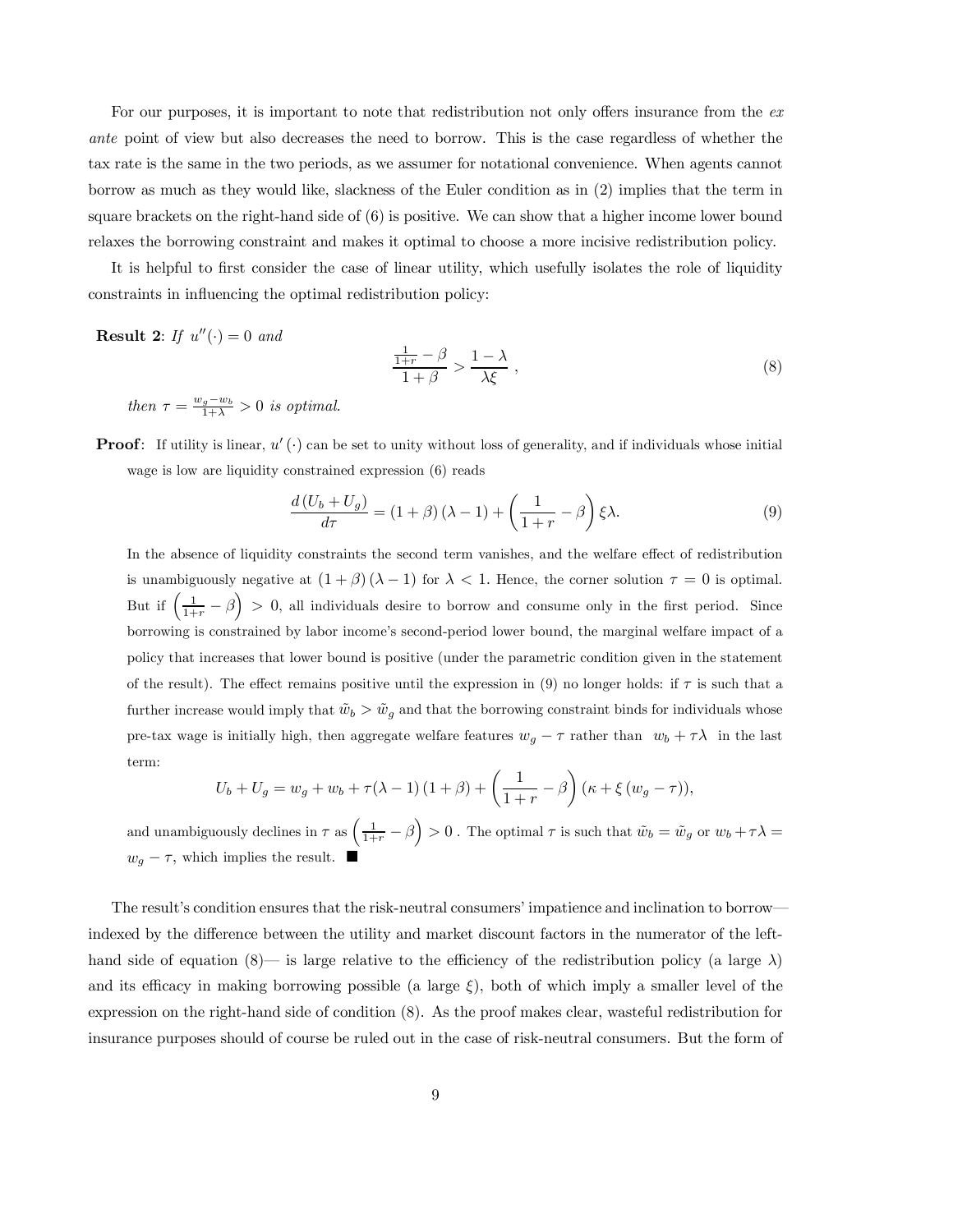liquidity constraints in Assumption 1 allows cross-sectional redistribution to perform an intertemporal function. More redistribution reduces the desire to borrow for initially unlucky workers and improves their borrowing opportunities, and the fact that redistribution is wasteful need not offset this beneficial effect if consumers are impatient enough.

The result is qualitatively applicable for more general specifications of the income process. Moreover, it is also present in the more complex and realistic situation where utility is concave and the effect of redistribution is that shown in equation (6) above. In the concave utility case, we can show:

**Result 3:** If  $\xi > 1 - p$  and  $u'''(\cdot) = 0$ , and the initially low-wage workers are liquidity constrained, a larger κ implies a smaller optimal redistribution rate  $\tau$  for any  $\lambda < 1$ .

**Proof:** In the Appendix.  $\blacksquare$ 

The conditions for the result to hold are sufficient but, as may be seen inspecting the proof, not necessary. While it is possible to characterize less stringent conditions on  $\xi$ , p, and the third derivative of the utility function, the relevant expressions are complex and not insightful. As in the simple linearutility case above, the qualitative message of derivations is that redistribution becomes more attractive if liquidity constraints are tight, provided that the desire to borrow is strong (which depends on both impatience, and the likelihood of positive income shocks for the initially low-wage individuals), and/or  $\xi$  is not so close to zero as to make safer labor income a very ineffective way to allow more borrowing.

The sufficient condition  $\xi > 1 - p$  quite intuitively indicates that the effectiveness of "worst-case" labor income in relaxing credit constraints (a large  $\xi$ ) is less crucial when less persistence (high p) increases the desire to borrow. It is necessary to condition the result on the third derivative of the utility function because if it is not zero then it can be the case that allowing individuals to borrow more increases their desire for second-period insurance, in that the need to repay the debt in the second period moves consumption to a more concave portion of the utility function.

#### 2.2 Labor-income persistence and credit conditions

As we have just shown, redistribution tends to be less attractive if credit markets are relatively more developed  $(d\tau/d\kappa < 0)$ , and since the condition  $\xi > 1 - p$  for this to be the case in Result 3 involves the index  $p$  of labor income persistence, it is interesting to explore the role of that parameter in more detail. In reality, persistence of labor-market outcomes differs importantly across countries as well as occupations within a country, and labor market policy can affect it, for example, through the stringency and character of employment protection legislation (EPL). We do not provide an explicit model of this mechanism, and of the relationship between the wage-compressing and labor turnover implications of EPL (see Bertola, 2003). Rather, we just note that unemployed workers' job-finding probabilities are empirically related to EPL (see Bertola and Rogerson, 1997). Employment protection does not only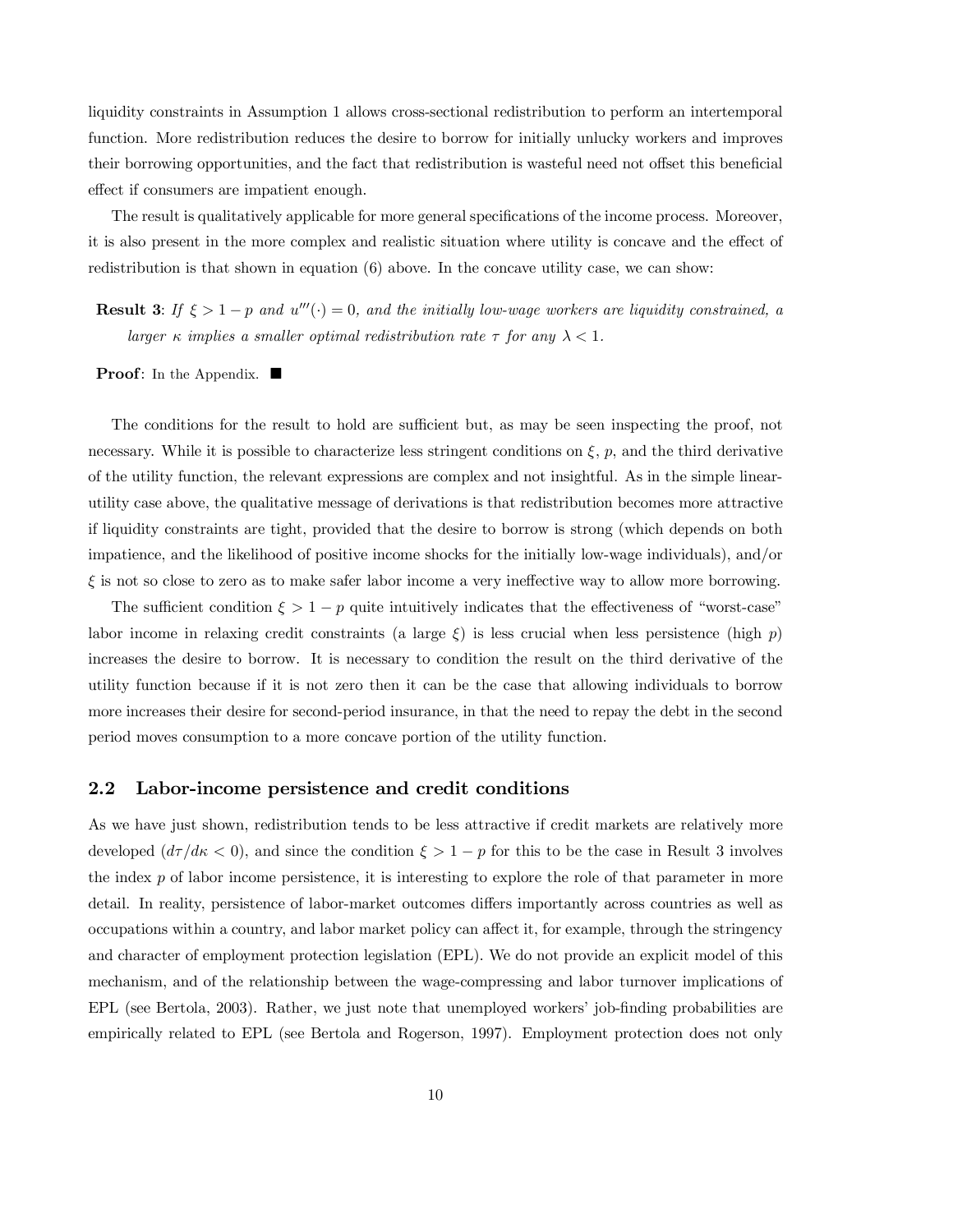imply high persistence of the employment state, but also of the unemployment state, to imply that employment protection may alleviate borrowing constraints for employed workers and make them more binding for unemployed workers.

We now proceed to show how the welfare effects of persistence depend on the availability of credit. The effect of a higher p on the welfare of the initially unlucky and liquidity constrained individuals, in equation  $(4)$  above, is

$$
\frac{\partial U_b}{\partial p} = u(\widetilde{w}_g - \kappa - \xi \widetilde{w}_b) - u(\widetilde{w}_b - \kappa - \xi \widetilde{w}_b) > 0.
$$

The derivative is clearly positive, since a larger  $p$  makes a high income more likely in the second period. Interestingly, the effect is more pronounced when agents can (and do) borrow more: formally, more borrowing puts them on a steeper portion of the future utility function; intuitively, the welfare effect of higher future income (a steeper expected labor income profile) is larger when consumption can be smoothed by borrowing. Moreover, the effect becomes less pronounced if  $w_g - w_b$  is smaller, as implied by a more incisive tax-and-subsidy policy of the type considered above.

The effect of a higher  $p$  on the welfare of the individuals who have high wages and save initially, given by equation  $(5)$ , is

$$
\frac{\partial U_g}{\partial p} = u(\widetilde{w}_b + a) - u(\widetilde{w}_g + a) < 0,
$$

where the envelope theorem allows us to neglect the effect of  $p$  on  $a$ . The effect is more negative when lucky agents do not bring large assets to the future, and less negative if  $w_g - w_b$  is smaller (again, possibly as a result of tax-and-subsidy policy).

Adding the two effects, supposing that there are equal numbers of the two types and that the  $ex$ ante probability of drawing either wage is equal, we obtain

$$
\frac{\partial (U_b + U_g)}{\partial p} = u(\widetilde{w}_g - \kappa - \xi \widetilde{w}_b) - u(\widetilde{w}_b - \kappa - \xi \widetilde{w}_b) + u(\widetilde{w}_b + a) - u(\widetilde{w}_g + a) \tag{10}
$$

and can show:

**Result 4:** If  $u(\cdot)$  is strictly concave and  $\widetilde{w}_g > \widetilde{w}_b$ ,

$$
\frac{\partial (U_b + U_g)}{\partial p} > 0 \text{ and } \frac{\partial (U_b + U_g)}{\partial p \partial [\kappa + \xi \widetilde{w}_b]} > 0.
$$

**Proof:** Adding and subtracting  $u(\widetilde{w}_b)$  and  $u(\widetilde{w}_a)$ , equation (10) can be rearranged to

$$
\frac{\partial (U_b + U_g)}{\partial p} = u(\widetilde{w}_g - \kappa - \xi \widetilde{w}_b) - u(\widetilde{w}_g) + u(\widetilde{w}_b) \n- u(\widetilde{w}_b - \kappa - \xi \widetilde{w}_b) + u(\widetilde{w}_b + a) - u(\widetilde{w}_b) + u(\widetilde{w}_g) - u(\widetilde{w}_g + a) .
$$

This must be a positive expression for the first part of the result: indeed, strict concavity and  $\widetilde{w}_q > \widetilde{w}_b$ imply that  $u(\widetilde{w}_b) - u(\widetilde{w}_b - \kappa - \xi \widetilde{w}_b) > u(\widetilde{w}_g) - u(\widetilde{w}_g - \kappa - \xi \widetilde{w}_b)$  and  $u(\widetilde{w}_b + a) - u(\widetilde{w}_b) >$  $u(\widetilde{w}_g + a) - u(\widetilde{w}_g)$ . As to the second part of the result,

$$
\frac{\partial (U_b + U_g)}{\partial p \partial [\kappa + \xi \widetilde{w}_b]} = u'(\widetilde{w}_b - \kappa - \xi \widetilde{w}_b) - u'(\widetilde{w}_g - \kappa - \xi \widetilde{w}_b),
$$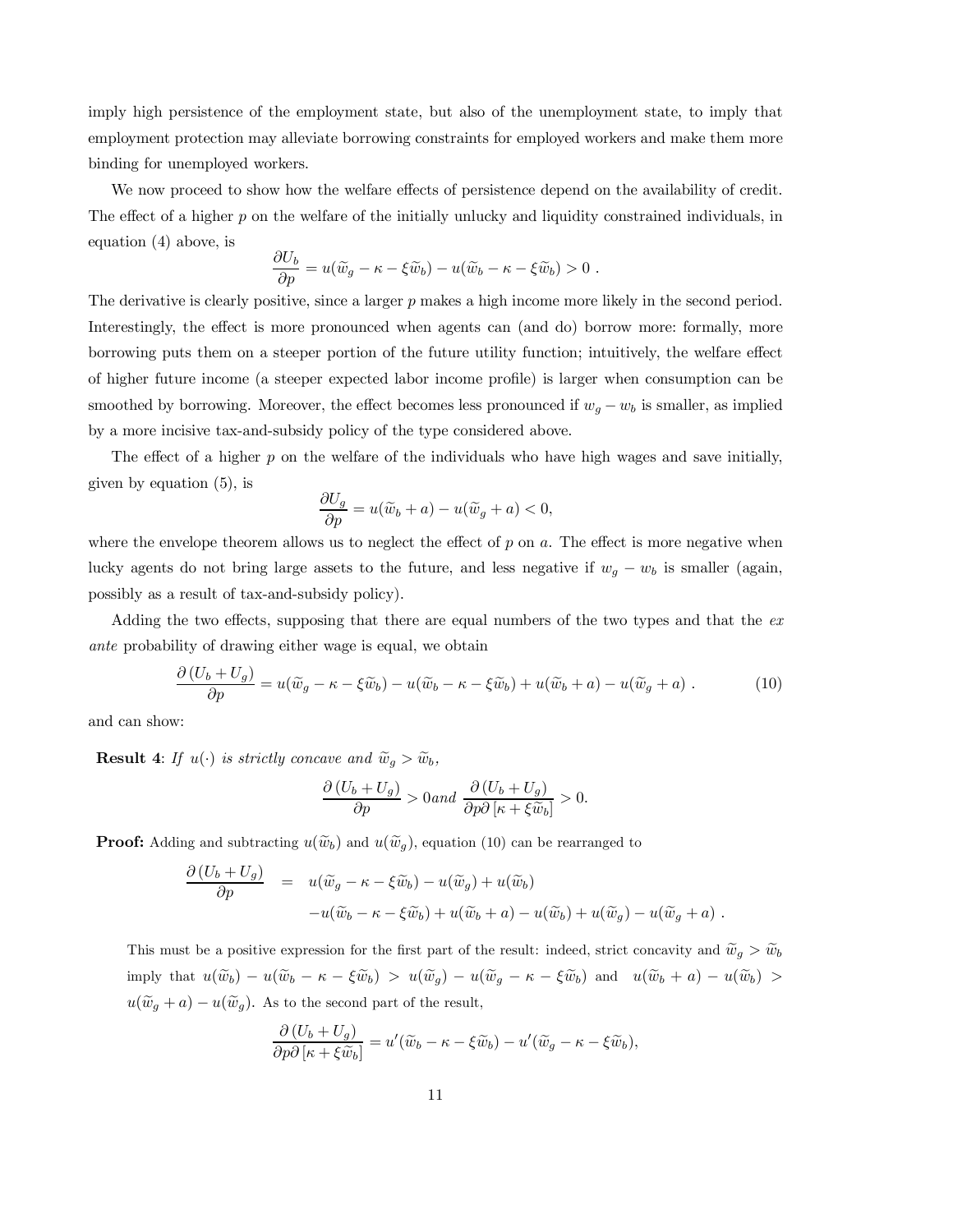which is again positive when  $u''(\cdot) < 0$  and  $\widetilde{w}_g > \widetilde{w}_b$ .

Intuitively, our simple model of labor-income dynamics unambiguously associates high marginal utility with the expectation of income improvement. As pointed out by Flinn (2002), when heterogeneity is not permanent and labor income shocks are mean-reverting with different persistence, then faster turnover decreases lifetime inequality. This has beneficial effects on our inequality-averse ex ante welfare objective, but Result 4 shows that policies that increase labor market turnover or otherwise destabilize labor incomes are less desirable when binding liquidity constraints on currently low-income workers dilute the welfare benefits of steeper expected labor-income profiles. This line of reasoning implies that credit volume should be larger in more flexible and turbulent labor markets, where workers need to access credit more extensively: but it also implies that when credit supply conditions are underdeveloped, as represented by a low  $\kappa$  value in our model, labor market turbulence should not be encouraged by policy measures.

#### 2.3 Credit demand

Our simple two-state model focuses on constrained borrowing, and implies that only supply conditions determine the volume of credit: agents borrow more when  $\kappa$  is larger, and redistribution reduces borrowing and lending only inasmuch as it relaxes supply conditions through the repayment-ability effect indexed by  $\xi$ . As mentioned above, however, stability of labor income also reduces the initially unlucky workers' desire to borrow. In reality, the observed volume of credit is in general the result of institutional influences on both demand and supply, and this should be taken into account when bringing our simple model's insights to bear on a more complex reality where some borrowing is performed by unconstrained agents.

In the absence of liquidity constraints, the amount borrowed is implicitly determined by the Euler equation

$$
u'(\widetilde{w}_b - \frac{b}{1+r}) = \beta(1+r) \left[ pu'(\widetilde{w}_g + b) + (1-p)u'(\widetilde{w}_b + b) \right] .
$$

Totally differentiating,

$$
\frac{db}{dp} = \beta(1+r) \left[ \frac{u'(\widetilde{w}_g + b) - u'(\widetilde{w}_b + b)}{-u''(\widetilde{w}_b - \frac{b}{1+r})\frac{1}{1+r} - \beta(1+r)\left[pu''(\widetilde{w}_g + b) + (1-p)u''(\widetilde{w}_b + b)\right]} \right] < 0.
$$
\n(11)

The inequality follows because the numerator is negative as long as  $\widetilde{w}_g > \widetilde{w}_b$  and the denominator is positive for strictly concave utility. Since  $b < 0$ , this means that less persistence (a larger p) implies more borrowing. This is quite intuitive because average lifetime income is relatively higher than current resources when the labor income is more unstable and agents have received a bad draw in the first period. Symmetrically, the unconstrained desired lending of currently lucky individuals is larger when p is larger.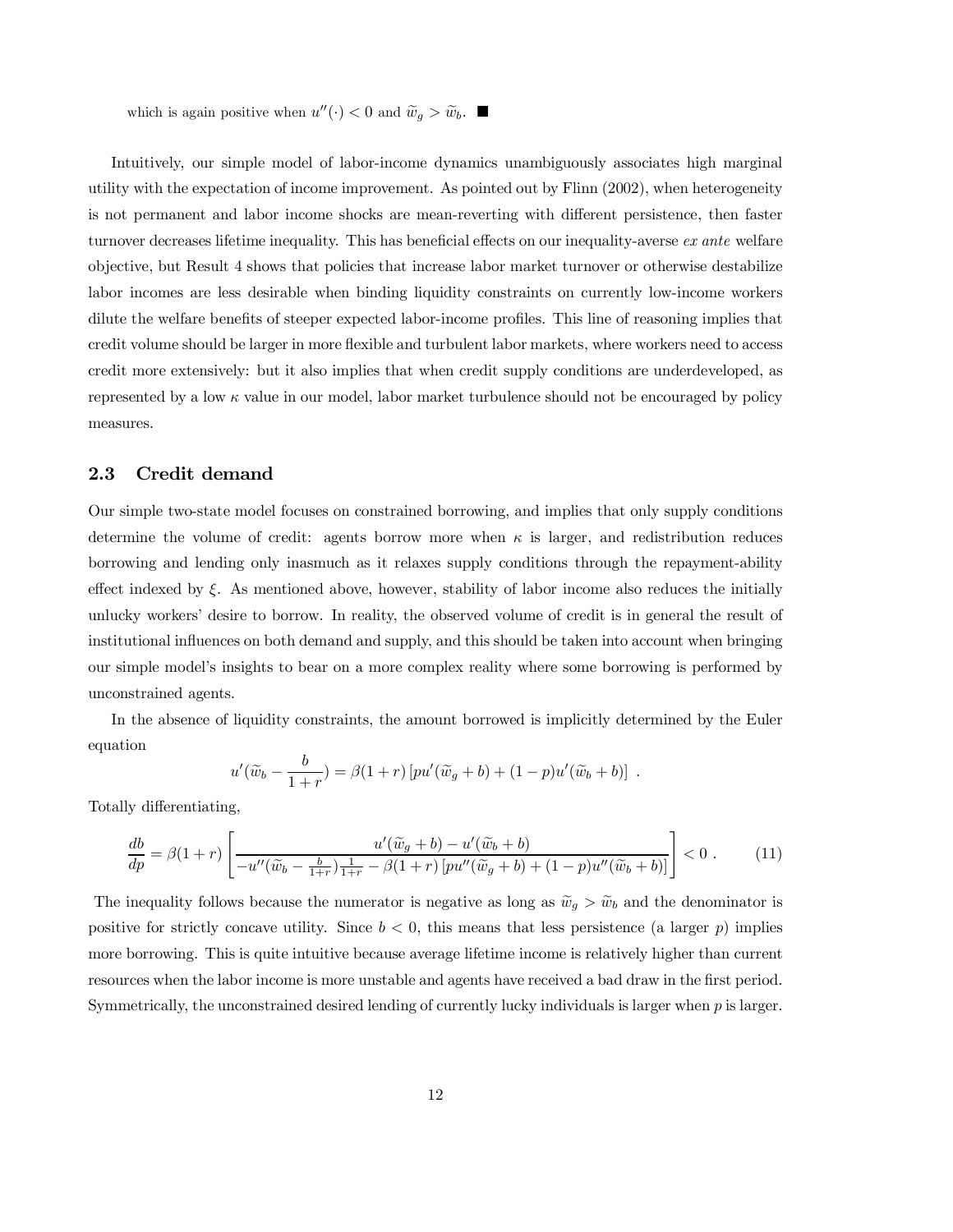For given persistence, similar derivations establish that wider fluctuations in wages imply more credit demand:

$$
\frac{db}{d\widetilde{w}_g} = \beta(1+r) \left[ \frac{pu''(\widetilde{w}_g+b)}{-u''(\widetilde{w}_b - \frac{b}{1+r})\frac{1}{1+r} - \beta(1+r) \left[ pu''(\widetilde{w}_g+b) + (1-p)u''(\widetilde{w}_b+b) \right]} \right] < 0 \tag{12}
$$

and

$$
\frac{db}{d\widetilde{w}_b} = \beta(1+r) \left[ \frac{(1-p)u''(\widetilde{w}_b+b) - u''(\widetilde{w}_b-\frac{b}{1+r})}{-u''(\widetilde{w}_b-\frac{b}{1+r})\frac{1}{1+r} - \beta(1+r) \left[pu''(\widetilde{w}_g+b) + (1-p)u''(\widetilde{w}_b+b)\right]} \right] > 0 ,\qquad(13)
$$

where the last inequality follows if  $u'''(\cdot) \leq 0$ . Higher wages in the bad state of the world imply less borrowing when they are realized in the first period, because the agents who borrow have higher firstperiod income. But they imply higher borrowing if realized in the second period, since higher expected income leads agents to desire more borrowing. Whether the first or the second effect dominates depends on p and, noting that  $\tilde{w}_b + b < \tilde{w}_b - b/(1+r)$ , on the sign of  $u'''(\cdot)$ . If labor markets are more turbulent (a larger p), it is easier for a larger  $\tilde{w}_b$  to decrease borrowing, because agents who receive a bad draw in the first period are less likely to earn low wages also in the second period.

## 3 Cross-country empirical patterns

We now bring the previous section's insights to bear on cross-country evidence regarding observed policy mixes. We have shown formally that when the possibility of low labor incomes implies that lenders restrict borrowing opportunities, then ex ante maximization of borrowing constrained workers' welfare justifies more *ex post* redistribution of labor income across them than would be optimal from an insurance-oriented perspective. In reality, of course, not all individuals are liquidity constrained: some find it optimal to borrow less than the limit, as in the derivations of Section 2.3, and some lend (possibly at a different rate).

To assess a redistribution policy's appeal, a fully specified model would need to account for the population weight of constrained individuals, which itself depends on the institutional structure of financial and labor markets, and for redistribution across borrowing and lending groups as well as within the group of would-be borrowers constrained by the mechanism we focus on. The evidence, however, suggests that borrowing constraints are important at the aggregate level: Jappelli (1990) finds that at least 20% of US households are credit rationed, and Gross and Souleles (2002) show that credit card borrowing limits appear to influence strongly the behavior of typical US consumers. For our purposes, it may suffice to focus on the sign and magnitude of the cross-market effects discussed above, and on the policies that would be chosen behind a veil of ignorance by all agents concerned with the possibility of finding their intertemporal consumption profile constrained by labor market outcome uncertainty.

Our simple model offers a variety of statements regarding the signs of structural and policy-driven covariation between its parameters and variables, summarized in Table 1. In light of Result 3, if policy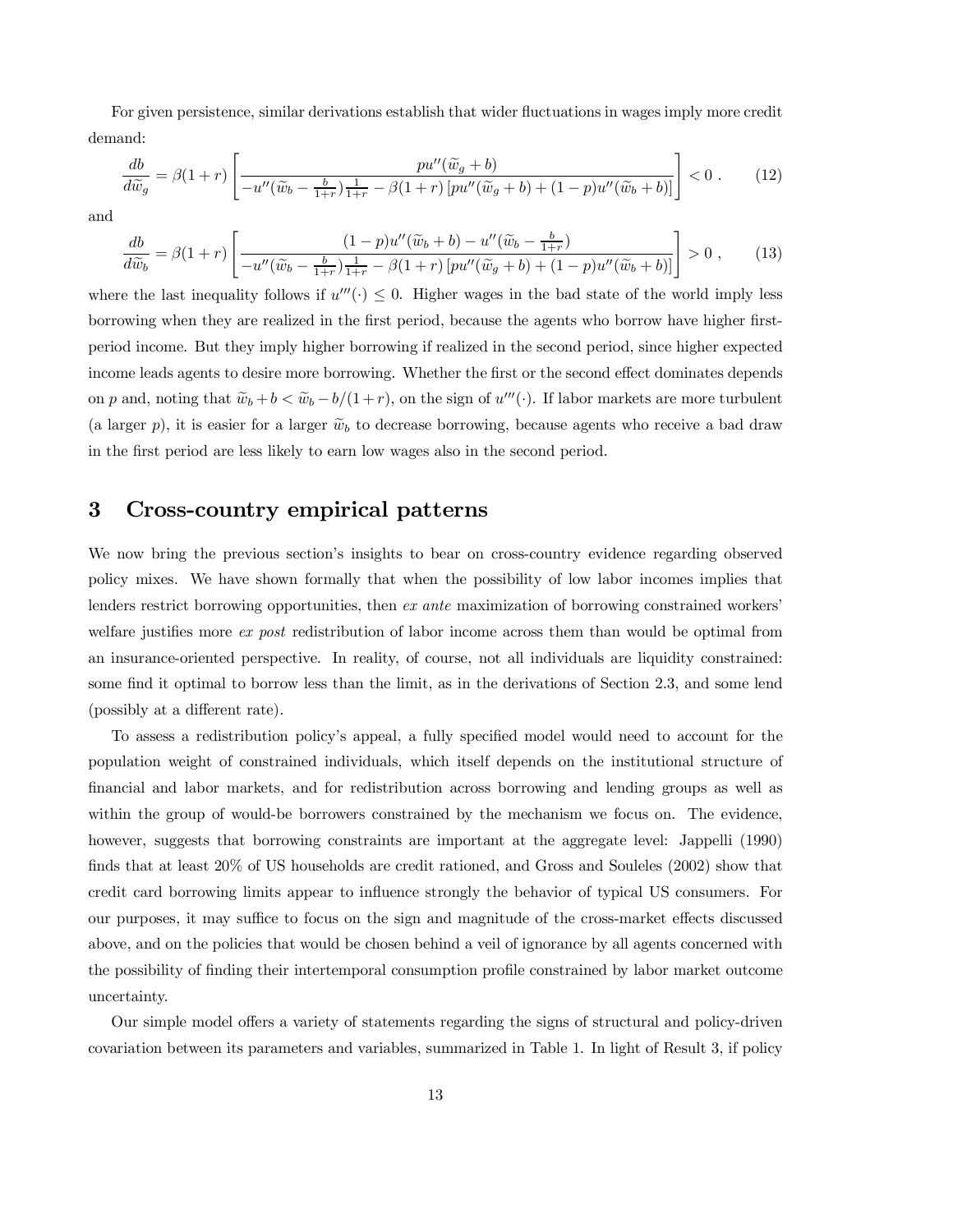|                 |           | $p \quad w_g/w_b \quad \kappa$ |              | b         |
|-----------------|-----------|--------------------------------|--------------|-----------|
| $p_{\parallel}$ | 1         | $+$                            |              |           |
| $w_g/w_b$       | $\sim 10$ | -1                             |              | $+$ $+/-$ |
| $\kappa$        | ٠         |                                | $\mathbf{1}$ |           |
| b               | ٠         |                                |              |           |

Table 1: Theoretical correlation signs

can affect wage differentials these should be more compressed if credit markets are less perfect, or the labor income process is less persistent. And if policy can influence earnings instability, Result 4 and equation (10) indicate that earnings should be less stable when credit supply conditions are better, or wage differentials are less compressed. The model has implications also for the volume of credit, but these depends on whether observed credit is determined by demand or supply conditions. As shown by equation (11), credit demand increases with earnings instability, and is also an increasing function of wage differentials by equations (12) and (13); by Assumption 1, credit supply is increasingly related to wage differentials, and also depends on the efficiency of the credit market's collection technology as indexed by  $\kappa$ .

Of course, all these statements should be qualified by "all else equal" disclaimers. And all of them should be made precise by explicitly identifying exogenous sources of variation in the model's solution, as distinct from endogenous behavioral and policy responses. We propose an admittedly oversimplified qualitative interpretation of cross-country evidence that views credit conditions as determined by a country's exogenous judicial efficiency, and focuses on labor market policies as an endogenously determined feature of each economy.

In reality, a variety of policy interventions do limit the extent of labor-income variability at the cost of efficiency losses. The simplest real-life counterpart to the formal analysis above is perhaps progressive taxation or unemployment insurance schemes. Such policies reduce uncertainty about each worker's disposable income at the same time as they decrease individual incentives to exert on-the-job or search effort. The latter efficiency-reducing effects can be represented by our model's "leaky bucket" parameter  $\lambda$  or, at the cost of analytic complication, by a nonlinear version where efficiency losses become larger as  $\tau$  increases. As noted by Bertola (2002), the employment protection legislation measures that motivates our paper (see Figure 1) have similar implications, as they try to protect uninsured workers from "unfair" consumption fluctuations but, due to the same informational imperfections that prevent markets from delivering appropriate insurance, cannot do so without burdening employers and employees with judicial and administrative costs.

Observable policy and outcome empirical indicators are available as regards the extent of ex post labor income inequality across OECD economies. As shown by the correlations reported in Table 2, stringent employment protection legislation tends to be associated with small wage differentials in the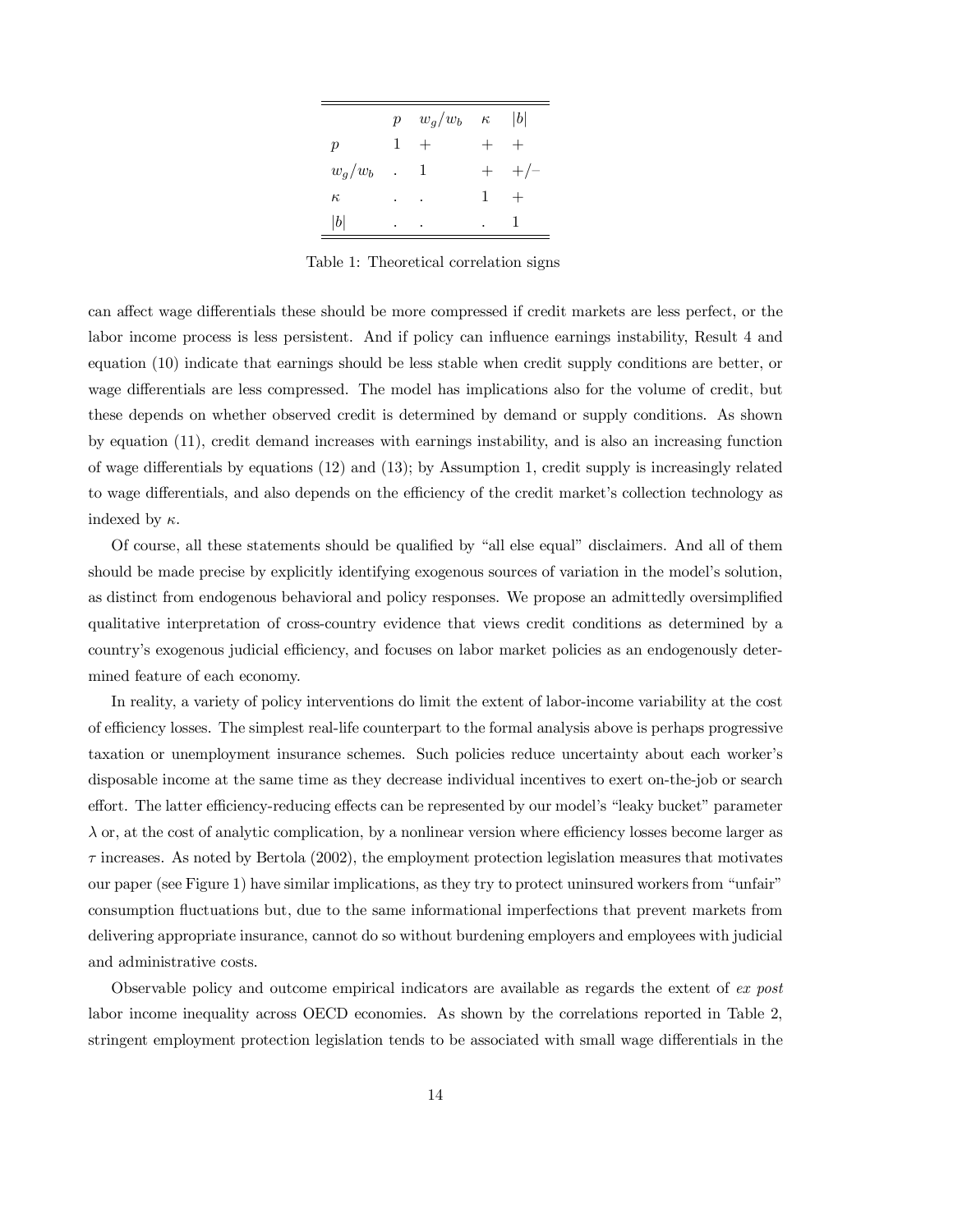|                                   | Overall  | Mean        |          | Overall | Mean        |          |
|-----------------------------------|----------|-------------|----------|---------|-------------|----------|
|                                   | EPL in   | tenure, all | 1990s    | EPL     | tenure, all | 1980s    |
|                                   | the late | jobs,       | earnings | rank.   | jobs, circa | earnings |
|                                   | 1990s    | 1995        | d5/d1    | 1989    | 1985        | d5/d1    |
| Mean tenure, all jobs, 1995       | 0.77     |             |          |         |             |          |
| 1990s earnings d5/d1              | $-0.52$  | $-0.65$     |          |         |             |          |
| Overall EPL rank, 1989            | 0.95     | 0.86        | $-0.64$  |         |             |          |
| Mean tenure, all jobs, circa 1985 | 0.83     | 0.72        | $-0.16$  | 0.75    |             |          |
| 1980s earnings d5/d1              | $-0.41$  | $-0.43$     | 0.96     | $-0.49$ | $-0.34$     |          |
| Earnings correlation 1986-91      | 0.77     | 0.77        | $-0.65$  | 0.88    | 0.93        | $-0.10$  |

Source: OECD, *Employment Outlook,* various years. All available data are used to compute

each of the correlation (sample size varies across entries, see the Appendix) for OECD countries.

Table 2: Correlation of employment protection indicators with wage inequality (median to first decile ratio, all jobs), mean complete tenure (all jobs), and earnings instability (Pearson's Rho) indicators.

lower portion of the overall wage distribution, with more persistence in realized wages, with longer job tenures–and, in general, with lower labor income risk for workers. To the extent that those economies are characterized by similar technological structure and hit by similar shocks, the different extent of labor income security observed across industrialized economies can be viewed as institutional in origin.

To assess the empirical relevance of our theoretical perspective, we explore the relationship of these labor market features with the structural features of the credit market summarized by the loan-to-value ratio plotted in Figure 1, and with the volume of credit observed in each of the countries. It should be noted at the outset that the evidence can at best be suggestive, because information is scarce.

We use OECD data on the index for the strictness of EPL and data on earnings instability as measures for  $p$  (see the Appendix for exact data sources). The wage differential is measured by the ratio of gross wages between the 50th and 10th percentile of the wage distribution. It would be better to measure inequality on the basis of household disposable income, but cross-country data is only available for the differential between the 90th and 10th decile as reported in Gottschalk and Smeeding (1997). However, the two measures turn out to be highly correlated which suggests that in countries in which redistribution is more pronounced gross earnings are more compressed. Financial market imperfection is measured by the loan-to-value ratio as in Jappelli and Pagano (1994). The loan-to-value ratio is a measure for supply constraints in the credit market and, in light of the empirical evidence discussed by Jappelli et al. (2002) and La Porta et al. (1998), it may be treated as determined exogenously by judicial system inefficiency. Indeed, the correlation between their indicator of judicial efficiency and the loan-to-value ratio is significant. The data on credit volumes is drawn from ECRI (2000). The sample size for the calculation of the correlations depends on the variables used which we document in the Appendix together with other details on the data. Further, financial and labor market regulation indicators are based on 1980s evidence, but data on household credit is available for all countries only for the 1990s. This is not problematic because, while both credit volume and credit market conditions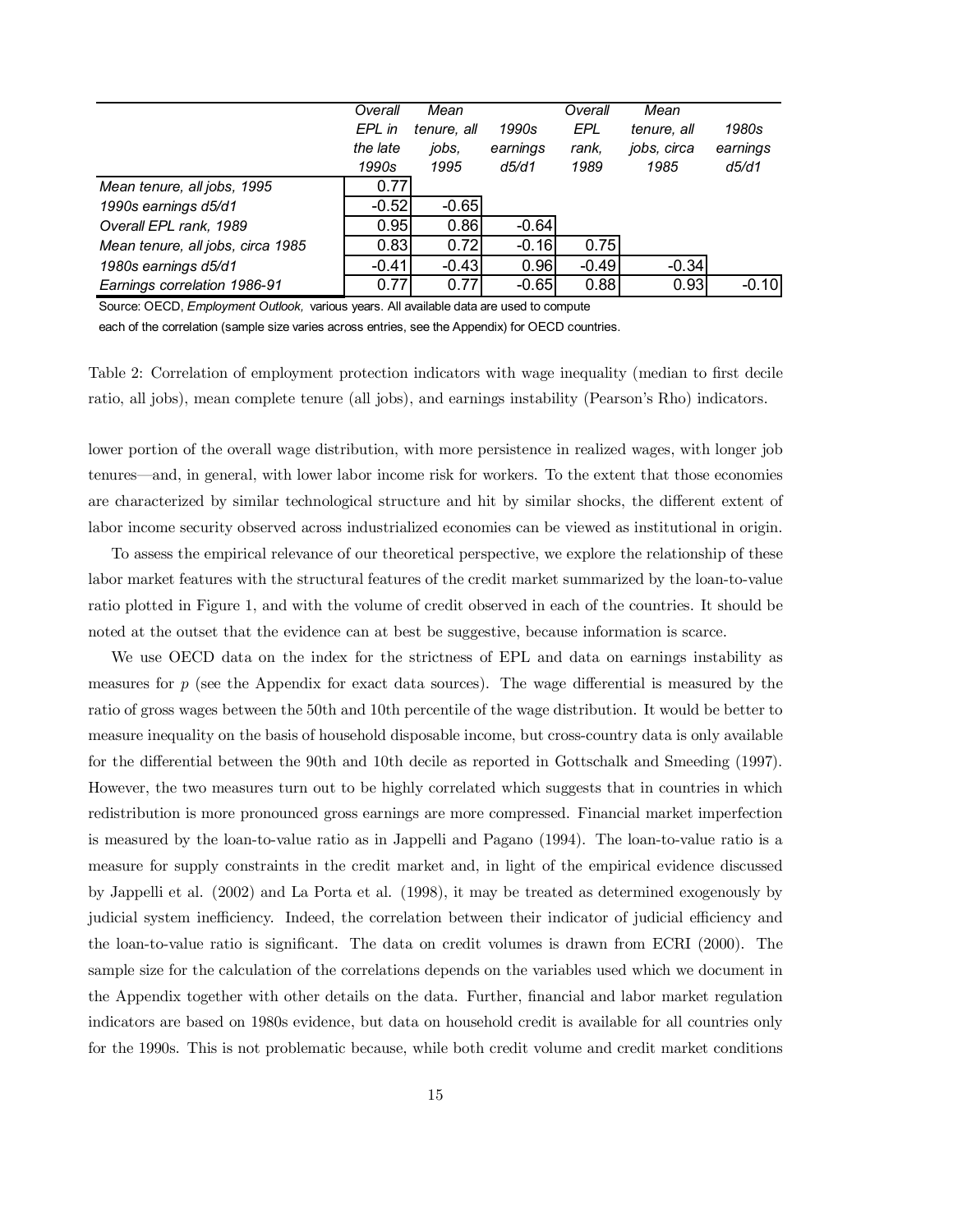|                            |                       |            | House-<br>hold   | Earnings Instability: |            |                  |                   |                 |           |           |
|----------------------------|-----------------------|------------|------------------|-----------------------|------------|------------------|-------------------|-----------------|-----------|-----------|
|                            | Emplo.                | Wage       | income           |                       |            | Average          |                   |                 |           |           |
|                            | Prot.                 | Differenti | D9/D1            | Pearson's Spearm.     |            | Quintile         |                   | <b>Judicial</b> | Total     | Consum    |
| <b>Wage Differential</b>   | Legisl.<br>$-0.6402*$ | al D5/D1   | after tax        | Rho                   | rank corr. | Move             | <b>LTV</b>        | Effic.          | Credit    | Credit    |
| D5/D1                      | 0.0076                |            |                  |                       |            |                  |                   |                 |           |           |
|                            |                       |            |                  |                       |            |                  |                   |                 |           |           |
| Household income           | $-0.5469*$            | $0.7676*$  |                  |                       |            |                  |                   |                 |           |           |
| D9/D1 after tax            | 0.0349                | 0.0005     |                  |                       |            |                  |                   |                 |           |           |
|                            |                       |            |                  |                       |            |                  |                   |                 |           |           |
| Pearson's Rho              | $0.8571*$             | $-0.4857$  | $-0.1429$        |                       |            |                  |                   |                 |           |           |
|                            | 0.0137                | 0.3287     | 0.7599           |                       |            |                  |                   |                 |           |           |
| Spearman Rank              | 0.7027                | $-0.2319$  | 0.1081           | $0.9009*$             |            |                  |                   |                 |           |           |
| correlation                | 0.0782                | 0.6584     | 0.8175           | 0.0056                |            |                  |                   |                 |           |           |
|                            |                       |            |                  |                       |            |                  |                   |                 |           |           |
| Average Quintile           | $-0.6429$             | 0.5429     | 0.1429           | $-0.8214*$            | $-0.8829*$ |                  |                   |                 |           |           |
| Move                       | 0.1194                | 0.2657     | 0.7599           | 0.0234                | 0.0085     |                  |                   |                 |           |           |
|                            |                       |            |                  |                       |            |                  |                   |                 |           |           |
| Loan-toValue               | $-0.5694*$            | 0.1163     | 0.0847           | $-0.7819*$            | $-0.8257*$ | 0.5274           |                   |                 |           |           |
| ratio                      | 0.0137                | 0.6354     | 0.7552           | 0.0378                | 0.0221     | 0.2238           |                   |                 |           |           |
| <b>Judicial Efficiency</b> | $-0.681*$             | $-0.1857$  | $-0.1819$        | $-0.7881*$            | $-0.7754*$ | 0.6108           | $0.6259*$         |                 |           |           |
|                            | 0.0020                | 0.4332     | 0.4847           | 0.0353                | 0.0405     | 0.1451           | 0.0014            |                 |           |           |
|                            |                       |            |                  |                       |            |                  |                   |                 |           |           |
| <b>Total Credit</b>        | $-0.8064*$            | 0.3182     | 0.2727           | $-0.7714$             | $-0.6377$  | 0.6000           | $0.8325*$         | $0.6457*$       |           |           |
|                            | 0.0027                | 0.3403     | 0.4458           | 0.0724                | 0.1731     | 0.2080           | 0.0008            | 0.0233          |           |           |
|                            |                       |            |                  |                       |            |                  |                   |                 |           |           |
| <b>Consumer Credit</b>     | $-0.4146$             | 0.2000     | 0.2000<br>0.5796 | $-0.4286$             | $-0.6088$  | 0.2000<br>0.7040 | 0.8854*<br>0.0001 | 0.2986          | $0.7483*$ |           |
|                            | 0.2049                | 0.5554     |                  | 0.3965                | 0.1997     |                  |                   | 0.3458          | 0.0051    |           |
| Mortgage Credit            | $-0.7973*$            | 0.3545     | 0.2485           | $-0.7714$             | $-0.6377$  | 0.6000           | $0.7337*$         | $0.6457*$       | $0.9790*$ | $0.6294*$ |
|                            | 0.0033                | 0.2847     | 0.4888           | 0.0724                | 0.1731     | 0.2080           | 0.0066            | 0.0233          | 0.0000    | 0.0283    |

Table 3: Spearman rank-correlations across policy and outcome indicators (see the Appendix for definitions and sources). Sample sizes used to calculate the correlations vary depending on data availability. P-values are reported below the correlation coefficients. Coefficients that are significant at the 5 percent level are marked with a star.

have varied over time, the relative position of countries is quite stable: as shown in Table 2, labor market outcomes and institutions are highly stable over time, and the relationships we illustrate are very similar when 1980s credit volume measures (available for a subset of countries) are used instead of the more recent ones.

Table 3 displays the cross-correlogram for the main variables of interest; *p*-values are reported below the correlation coefficients, and correlations significant at the 5% level are marked with a star. Given the maximum sample size of 23 cross-country observations, it is not surprising that only about half of the correlations are significant on a 5% level.

It is remarkable, however, to find that the bivariate correlation evidence uniformly supports the sign predictions of our model and empirical perspective. When our theoretical results summarized in Table 1 and its discussion offer an unambiguous sign prediction, almost all of the empirical correlations that we view as empirical counterparts have the predicted sign. There are only two exceptions, both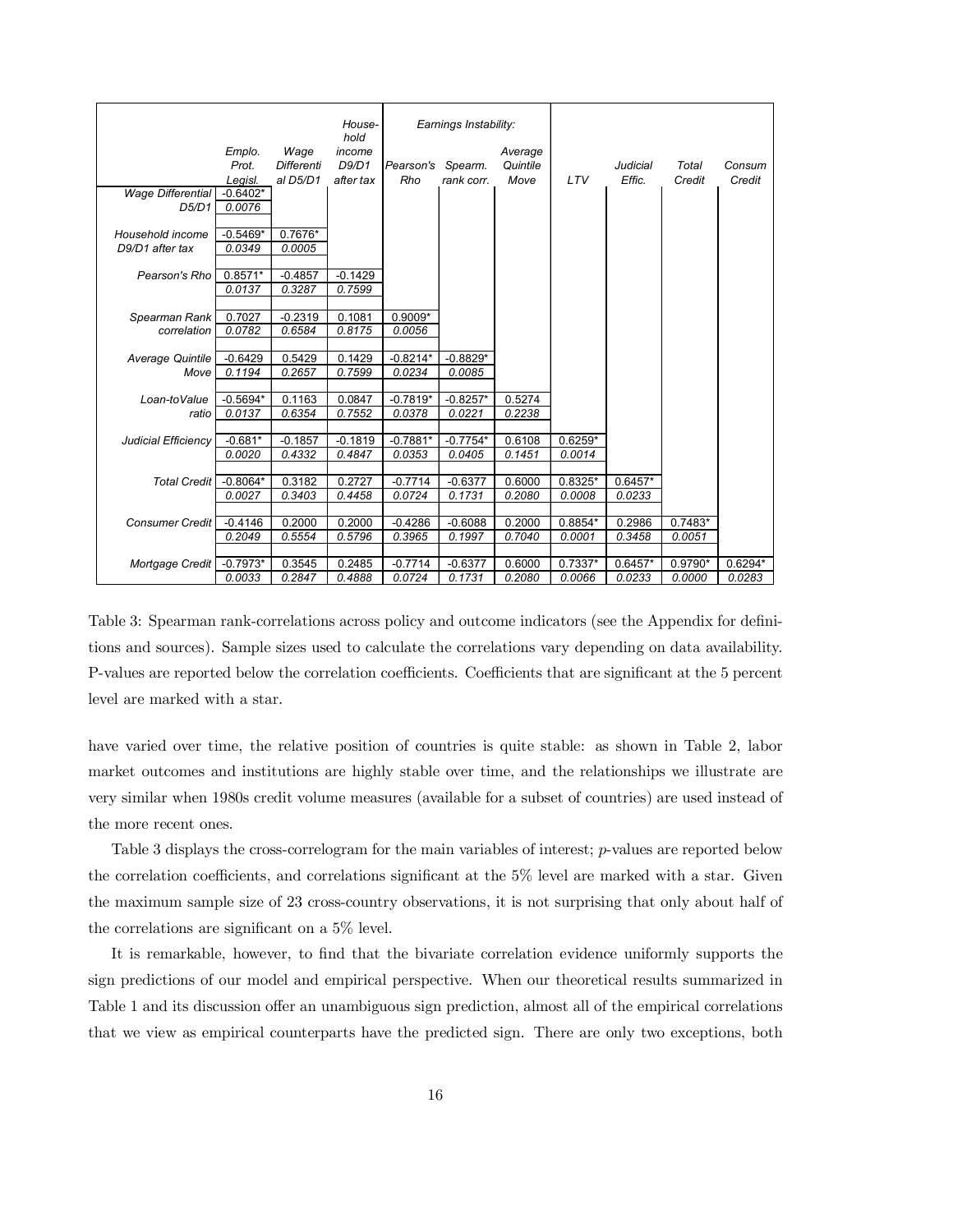insignificant: the empirical correlation between the judicial efficiency and income or wage inequality indicators is negative, while our model would make the former (to the extent that it affects borrowing opportunities) conducive to less regulation or less redistribution of labor income inequality; and the empirical correlation between one of the available measures of income instability (the rank correlation of earnings) and the extent of income inequality is negative, rather than positive as the welfare interaction based on borrowing opportunities would indicate.

The model does not have unambiguous predictions regarding the relationship between labor market configurations and credit volumes, which reflect both demand and supply channels of influence. But the relevant correlations reported in Table 3 offer insights as to which of these channels prevails empirically, and as to the limitations of bivariate correlation evidence. The significantly positive correlation between the loan-to-value (LTV) ratio and credit volume indicates that, as Jappelli and Pagano (1994) emphasize, credit supply conditions importantly influence aggregate borrowing. Our model assumes that credit supply conditions should in turn be influenced not only by an economy's judicial efficiency, but also by labor market conditions: wage differentials should be more compressed if influenced by policy, and allow a relaxation of the borrowing constraint in any case, if supply conditions as summarize by the LTV ratio are more stringent.

Empirical assessment of this intuitive, if intricate, theoretical prediction would not only need to rely on the identifying assumption of judicial efficiency exogeneity, but should also be implemented in partial correlation terms. In Table 3, the bivariate correlations between judicial efficiency, LTV, and credit volumes are positive; the correlation between LTV and income or wage inequality measures is positive, supporting the idea that an efficient financial market makes labor income instability more socially appealing; and the correlation between credit volume measures and measures of income inequality and volatility is positive, indicating that demand effects prevail in determining the outcome. Ideally, we would like to assess the extent to which credit volume is (through demand effects) related to the characteristics of labor income processes after conditioning on supply features (as indexed by the LTV ratio).

In practice, the amount and character of available cross-country information is far from being amenable to formal econometric modelling. For example, the bivariate correlation between wage differentials and the LTV ratio is positive but small, and completely insignificant. However, it is interesting to find that the correlation becomes much stronger if the sample excludes Korea, and stronger still if Finland, Norway, and Sweden are excluded as well. As is apparent in Figure 3, these countries are outliers: Korea features an unusual combination of high wage inequality and extremely low LTV in the 1980s, while the very compressed wage differentials of Nordic countries were associated with high LTV ratios.

Clearly, this and all other bivariate correlations are polluted by failure to control for a host of other observable and unobservable characteristics. In theory, considering evidence from other East Asian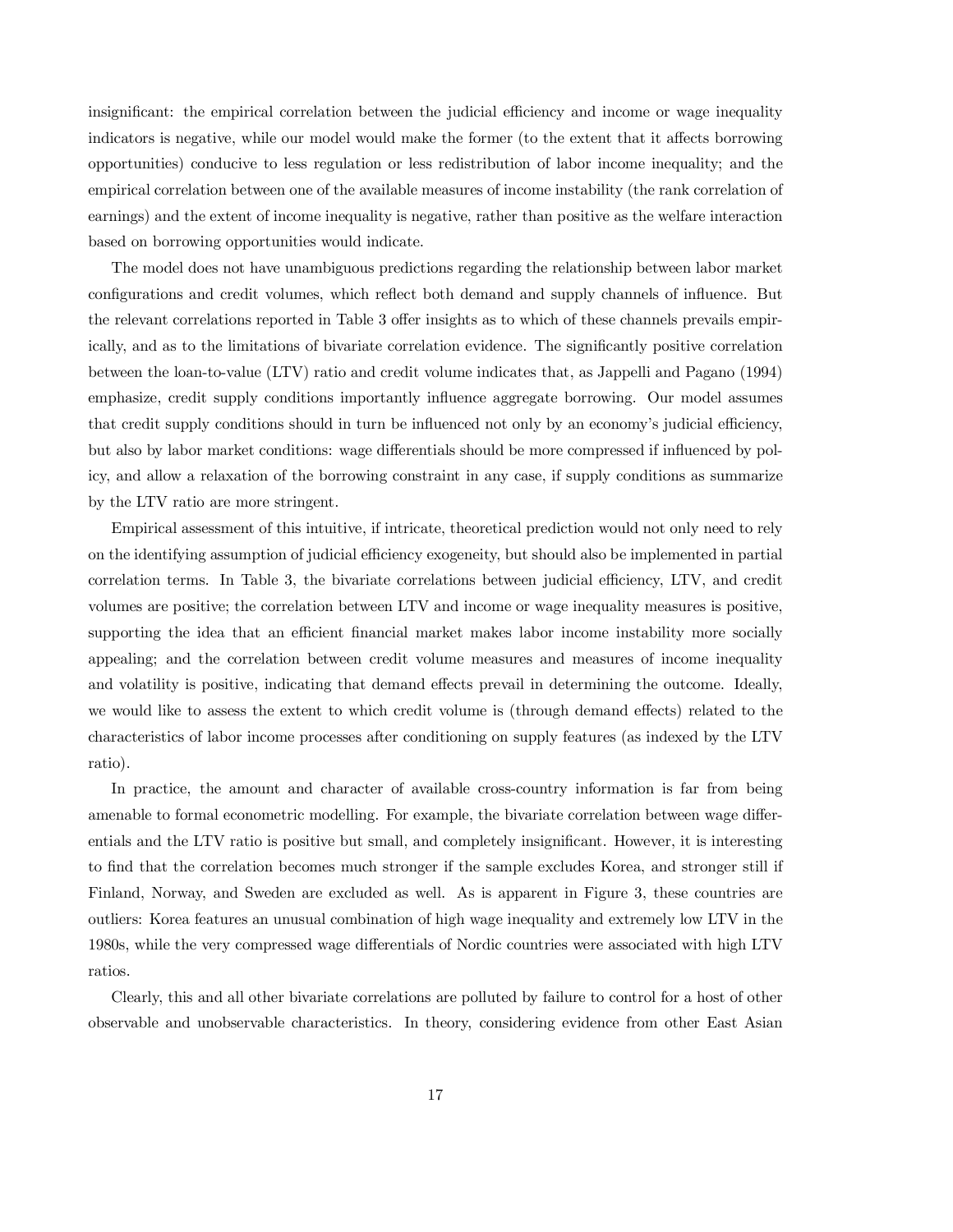

Figure 3: Wage differentials and loan-to-value ratios. Sources and definitions: see Appendix.

countries, or accounting for additional institutional differences that set Nordic countries apart from the rest of the sample (such as the degree of social homogeneity, reflected in pre-policy labor incomes, or the structure of public-employment policies), could help obtain more informative and cleaner empirical relationships. In practice, lack of information prevents formal estimation.

## 4 Discussion

The complex phenomena and evidence we analyze could of course be explained by many other theories, but the evidence is remarkably coherent with our theoretical perspective on policy interactions. We show theoretically that labor markets should tend to be more regulated in countries where credit supply constraints are exogenously more binding; we find empirically that judicial efficiency is very tightly related to credit supply conditions, as summarized by loan-to-value ratios, and that countries with poor judicial efficiency and tight credit also tend to feature more labor market regulation and less volatile labor-income profiles.

If judicial efficiency is indeed an important exogenous determinant of the phenomena we observe and explain, policy should of course aim at loosening liquidity constraints by improving the efficiency of judicial procedures, and of the credit market. But judicial and legal traditions are largely determined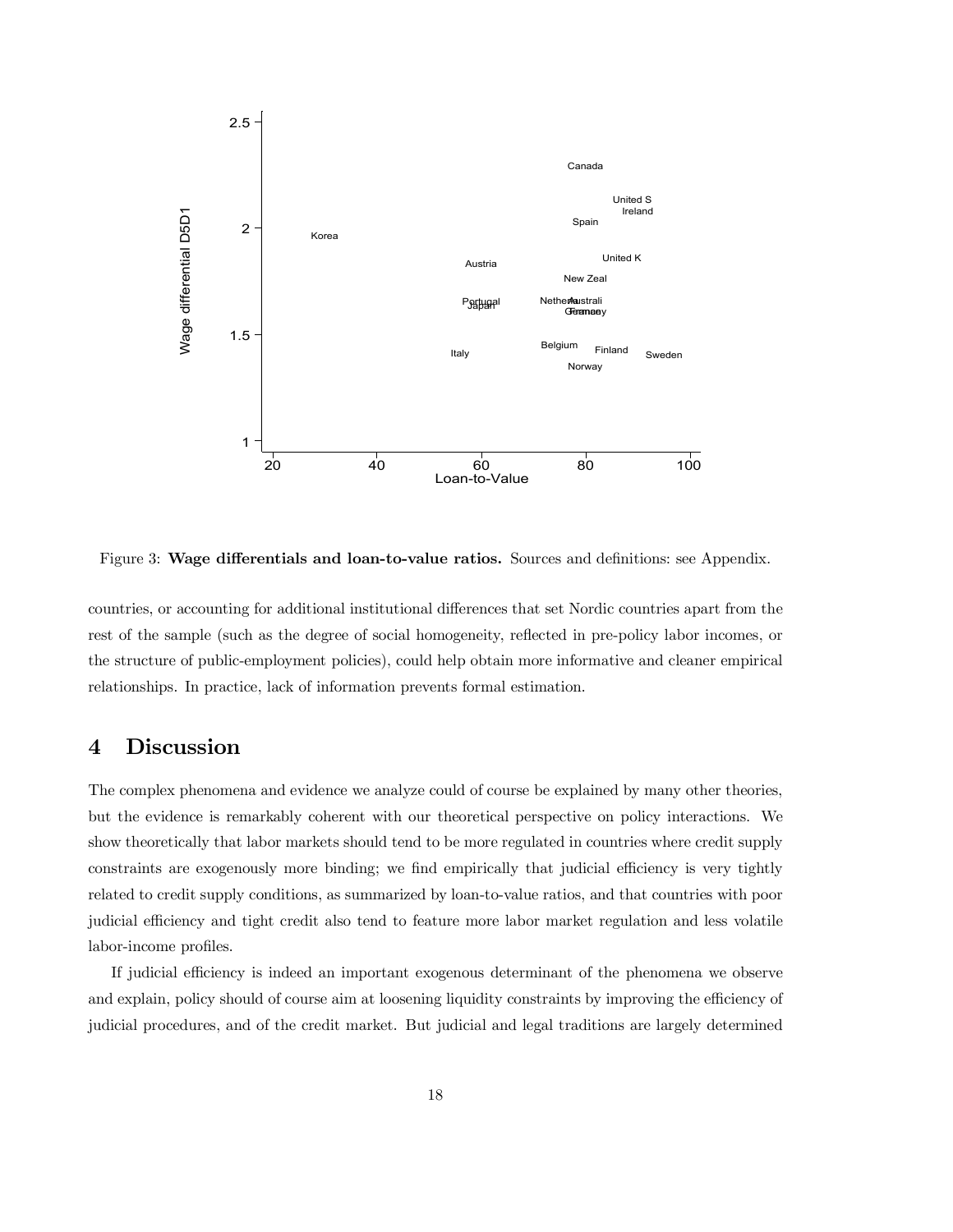by historical circumstances (see La Porta et al., 1998, and the large relevant recent literature). To the extent that their reform is likely to be difficult, slow, and expensive, it is possible to rationalize the observed tendency to regulate labor markets instead. And to the extent that labor market regulation entails deadweight losses, it is only an imperfect substitute for a better judicial system. It should not aim at delivering the same credit access and welfare as more direct policies would, and indeed we observe empirically a positive bivariate correlation between credit volume and judicial system efficiency.

Of course, the costs and the benefits of many other institutional features interact importantly in reality, within as well as across markets. As noted by Coe and Snower (1997), different policies have complementary effects on labor market performance, and reforms that target more than one aspect simultaneously can have much larger (positive, or negative) effects than reforms acting on specific margins in isolation: for example, wage rigidity certainly increases the impact of EPL on employment and labor mobility patterns (Bertola and Rogerson, 1997). And other policies are substitutable to each other. Unemployment benefits and EPL, for example, certainly aim at similar objectives through different means (see Boeri et al., 2001), and the relative merits of each depend on details of their implementation and of the economy's structure.

But if labor market institutions are a partial substitute for judicial efficiency and other market failures, a wider perspective on the assessment of structural and reform issues is needed. If more flexibility in the labor markets would further constrain workers' access to consumption smoothing instruments, as implied by our assumptions, then it need not improve the economy's ability to deliver welfare to its citizens unless accompanied by financial-market reforms aimed at easing borrowing constraints. Of course, labor market institutions should be updated when an economy's credit markets develop but, from this perspective, it is not surprising to witness heavy resistance to labor market liberalization in countries in which credit supply remains relatively constrained, such as Italy, while the United Kingdom's high level of financial market development may well have allowed that country to drastically reform its labor market in the 1980s (Koeniger, 2001). And the structural and policy implications of financial market conditions may be wider still: for example, the empirical evidence studied by Fogli (2000) shows that in countries with stringent EPL unemployment is particularly concentrated among young people who live with their parents and, since within-family transfers can perform some of the functions of formal financial markets, the structure of labor and credit markets can indeed influence family structure.

Needless to say, additional work could flesh out our model's implications in more realistic terms. It would be interesting to analyze the feedback between institutions and wealth accumulation in a fully dynamic model, although closed form solutions would not be available. It might be more immediately insightful to extend the model and empirical work to aspects of credit markets functioning and regulation, considering for example the extent to which consumer credit bureaus (in turn influenced by privacy and competition concerns) may improve credit opportunities, or how bankruptcy rules may make credit more difficult to obtain while at the same time allowing credit constraints to offer some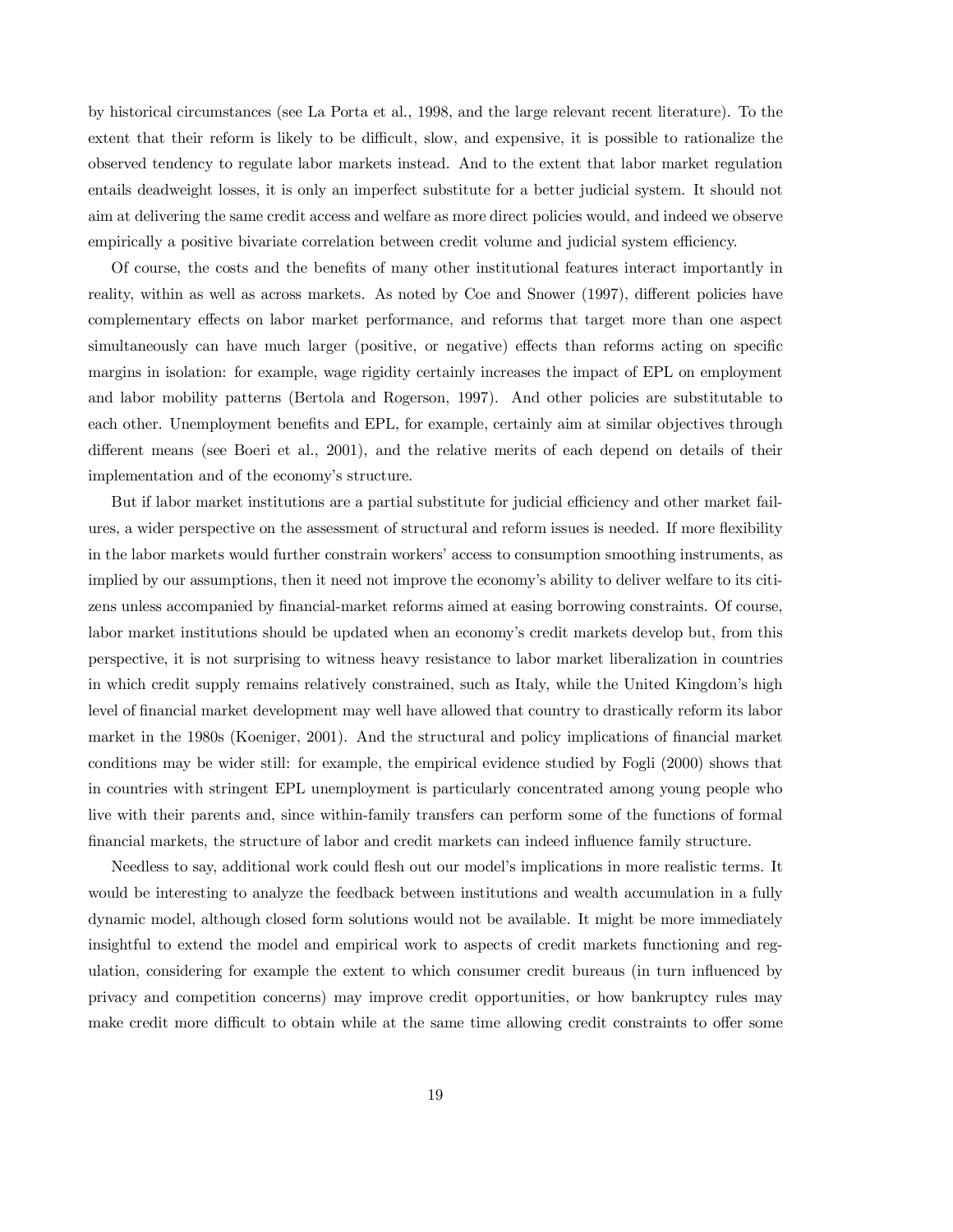insurance against bad labor market outcomes–yet another way in which economies with sophisticated credit markets, like the United States, may find a deregulated labor market appealing. Further work could also adopt a political-economic perspective instead of this paper's ex ante evaluation criterion. Of course, labor income stability and credit access do not have uniformly desirable welfare implications across a heterogeneous population. Each policy configuration's ex post political support need not reflect welfare assessments formed behind a veil of ignorance and, as in Hassler et al. (2002) and related work, feedback effects from policy-induced outcomes to the same policies' political appeal may support more than one steady-state configuration for structurally similar economies.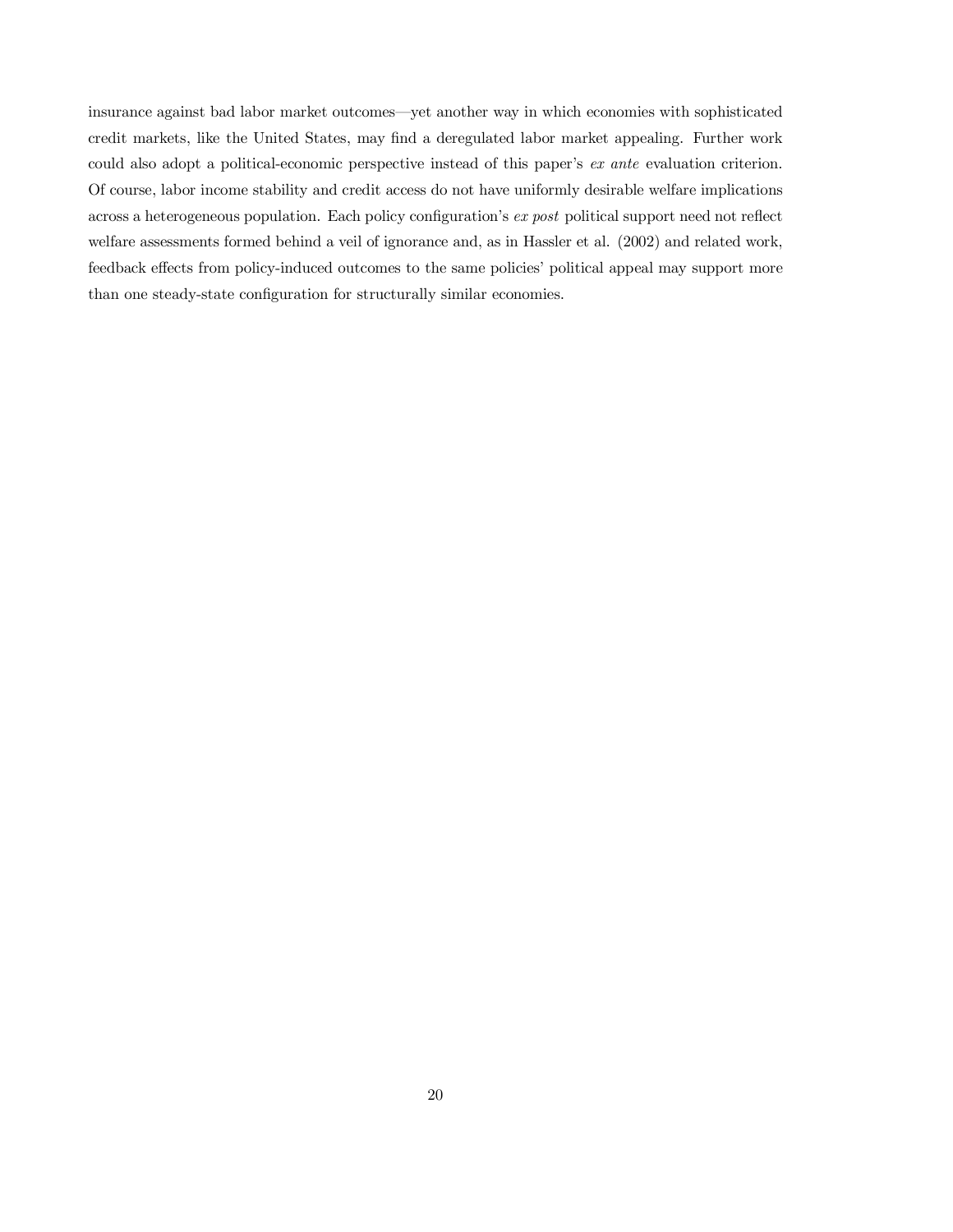## Appendix

### Proof of Result 3:

The optimal redistribution policy for any given  $\kappa$  satisfies the first-order condition  $f(\kappa, \tau, ...) = 0$  for

$$
f(\kappa, \tau, ...) = u' \left( w_b + \lambda \tau + \frac{\kappa + \xi (w_b + \lambda \tau)}{1 + r} \right) \lambda - u' \left( w_g - \tau - \frac{a}{1 + r} \right)
$$
  
+  $\mu(\kappa, \tau, ...)\xi\lambda$   
+  $\beta(1 - p)u'(w_b + \lambda \tau - (\kappa + \xi (w_b + \lambda \tau)))\lambda - \beta pu'(w_g - \tau - (\kappa + \xi (w_b + \lambda \tau)))$   
+  $\beta pu'(w_b + \lambda \tau + a)\lambda - \beta(1 - p)u'(w_g - \tau + a).$ 

This is the marginal welfare effect of a larger  $\tau$  where

$$
\mu(\kappa, \tau, \ldots) \equiv u' \left( w_b + \lambda \tau + \frac{\kappa + \xi (w_b + \lambda \tau)}{1 + r} \right) \frac{1}{1 + r} - \beta E \left[ u'(c_2) | w_{1(b)} \right]
$$

is the Kuhn-Tucker multiplier of the liquidity constraint. Totally differentiating, the effect of a larger  $\kappa$  on the optimal  $\tau$  is given by

$$
\frac{d\tau}{d\kappa} = -\frac{\partial f(\kappa, \tau, \ldots)/\partial \kappa}{\partial f(\kappa, \tau, \ldots)/\partial \tau}.
$$

To prove the assertion, we will show that both partial derivatives in this equation are negative under the conditions given. Since  $u'''(\cdot)=0$  implies that  $u''(\cdot) = x < 0$ ,

$$
\frac{\partial f(\kappa, \tau, ...)}{\partial \tau} = x\lambda^2 \left(1 + \frac{\xi}{1+r}\right) + x + \frac{d\mu(\cdot)}{d\tau} \xi \lambda
$$

$$
+ \beta(1-p)x\lambda^2(1-\xi) + \beta px(1+\lambda\xi)
$$

$$
+ \beta px\lambda^2 + \beta(1-p)x .
$$

This expression is guaranteed to be negative if

$$
\frac{\partial \mu(\kappa, \tau, \ldots)}{\partial \tau} = x \left( \lambda + \frac{\xi \lambda}{1+r} \right) \frac{1}{1+r} + \beta px(1+\lambda \xi) - \beta(1-p)x\lambda(1-\xi)
$$

$$
= x \left( \lambda + \frac{\xi \lambda}{1+r} \right) \frac{1}{1+r} + \beta px + (\xi - (1-p))\beta x \lambda < 0.
$$

The inequality holds if  $\xi > 1 - p$ . Moreover,

$$
\frac{\partial f(\kappa,\tau,...)}{\partial \kappa} = x \frac{\lambda}{1+r} + \frac{d\mu(\cdot)}{d\kappa} \xi \lambda - \beta (1-p)x\lambda + \beta px,
$$

and

$$
\frac{\partial \mu(\kappa, \tau, \ldots)}{\partial \kappa} = x \left( \frac{1}{1+r} \right)^2 + \beta px + \beta (1-p)x.
$$

Since  $u''(.) = x < 0$  is constant, the sign of  $\frac{\partial f(\kappa, \tau, ...)}{\partial \kappa}$  is the opposite of that of

$$
\frac{\lambda}{1+r} + \left[ \left( \frac{1}{1+r} \right)^2 + \beta \left[ (1-p) + p \right] \right] \xi \lambda - \beta (1-p) \lambda + \beta p
$$

$$
= \frac{\lambda}{1+r} + \left( \frac{1}{1+r} \right)^2 \xi \lambda + \beta \lambda \left( \xi - (1-p) \right) + \beta p,
$$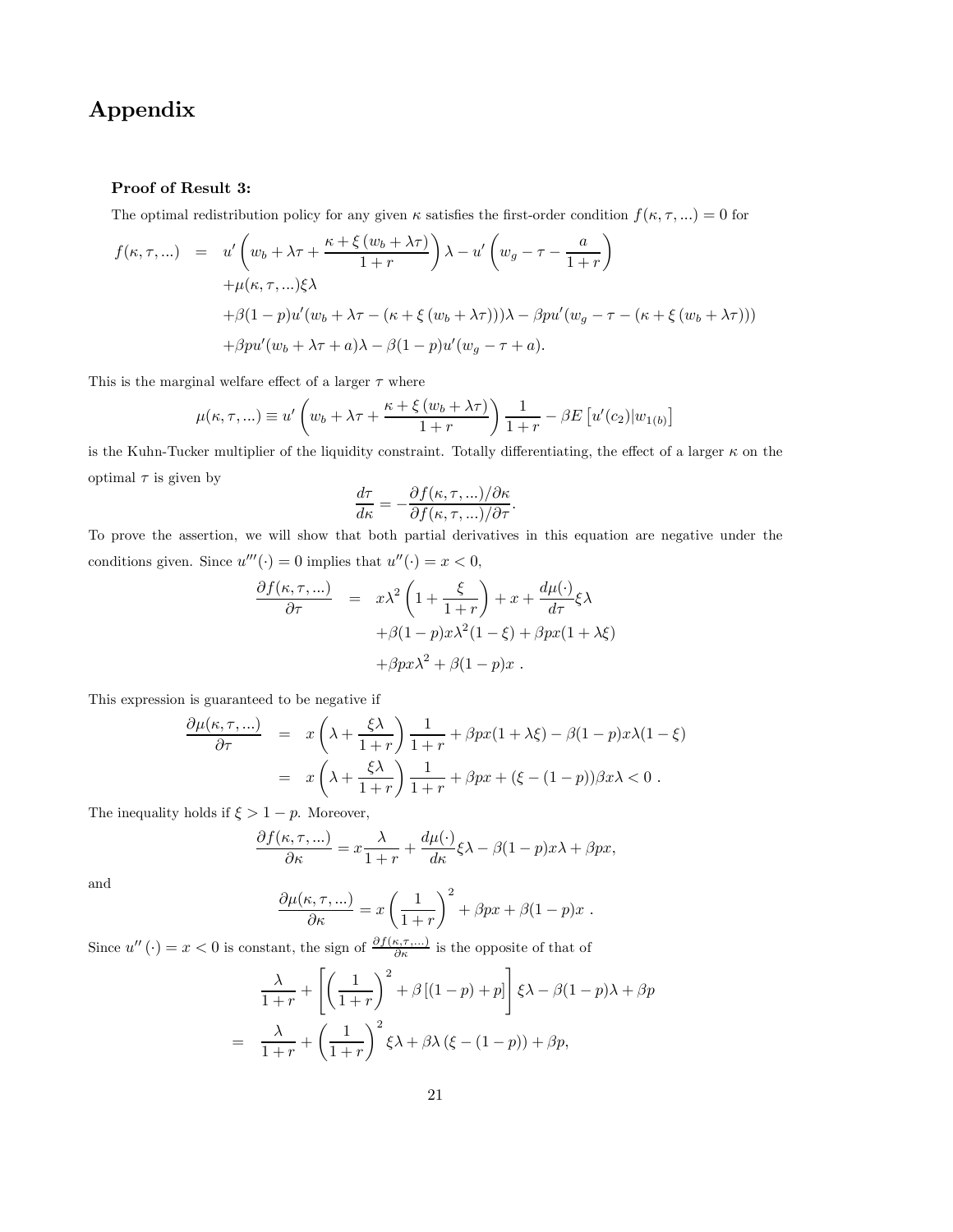which is positive as long as  $\xi > (1 - p)$ .

Hence if  $\xi > 1 - p$  and  $u'''(\cdot) = 0$  both the denominator and the numerator of the implicit derivative (\*) are negative, and the proof is complete.  $\blacksquare$ 

## Data sources and definitions

Employment protection legislation indicator (EPL) This indicator summarizes legislation for fixed-term and regular employment contracts and is reported for the late 1990s in OECD (1999), Table 2.5, last column. The OECD indicator for 1989 is not explicitly listed in the Tables but is available from the OECD on request. It is very similar to the rank indicators reported in Table 2.6. For 1989 data are available for Australia, Austria, Belgium, Canada, Denmark, France, Finland, Germany, Ireland, Italy, Netherlands, New Zealand, Portugal, Spain, Sweden, UK, US. The EPL indicator for the late 1990s is available for all these countries and Japan, Korea, Norway, Switzerland and Turkey.

Wage differentials We use data on gross-wage differentials between the 50th and 10th decile of the distribution for the 1980s and 1990s. The data can be found in OECD (1996), Table 3.1. Data are available for Australia, Austria, Belgium, Canada, Denmark, France, Finland, Germany, Italy, Japan, Korea, Netherlands, New Zealand, Portugal, Sweden, UK, US.

Household income inequality We use data on differentials of household disposable income per equivalent adult between the 90th and 10th decile of the distribution as reported in Gottschalk and Smeeding (1997), Figure 2, column 3. The data are from the 1980s or early 1990s depending on the country and are available for Australia, Austria, Belgium, Canada, Denmark, France, Finland, Germany, Ireland, Italy, Netherlands, Norway, Spain, Sweden, Switzerland, UK, US.

Earnings instability We use three alternative measures of earnings instability: Pearson's rho, the Spearman rank correlation and the average quintile move. Note that the first two measures are larger if income is more stable whereas the opposite holds for the third measure. The data are from OECD (1996), Table 3.5, and cover the time period 1986-91. Data are available for Denmark, France, Germany, Italy, Sweden, UK, US.

Mean tenure The data on mean tenure for all jobs in 1985 and 1995 is reported in OECD (1997), Table 5.7, column 4 and Table 5.5, column 9, respectively. Data for 1985 are available for Australia, Canada, France, Finland, Germany, Greece, Japan, Netherlands, Spain, UK, US. The data for 1995 is available for the same countries plus Austria, Belgium, Denmark, Ireland, Italy, Korea, Portugal, Sweden, Switzerland.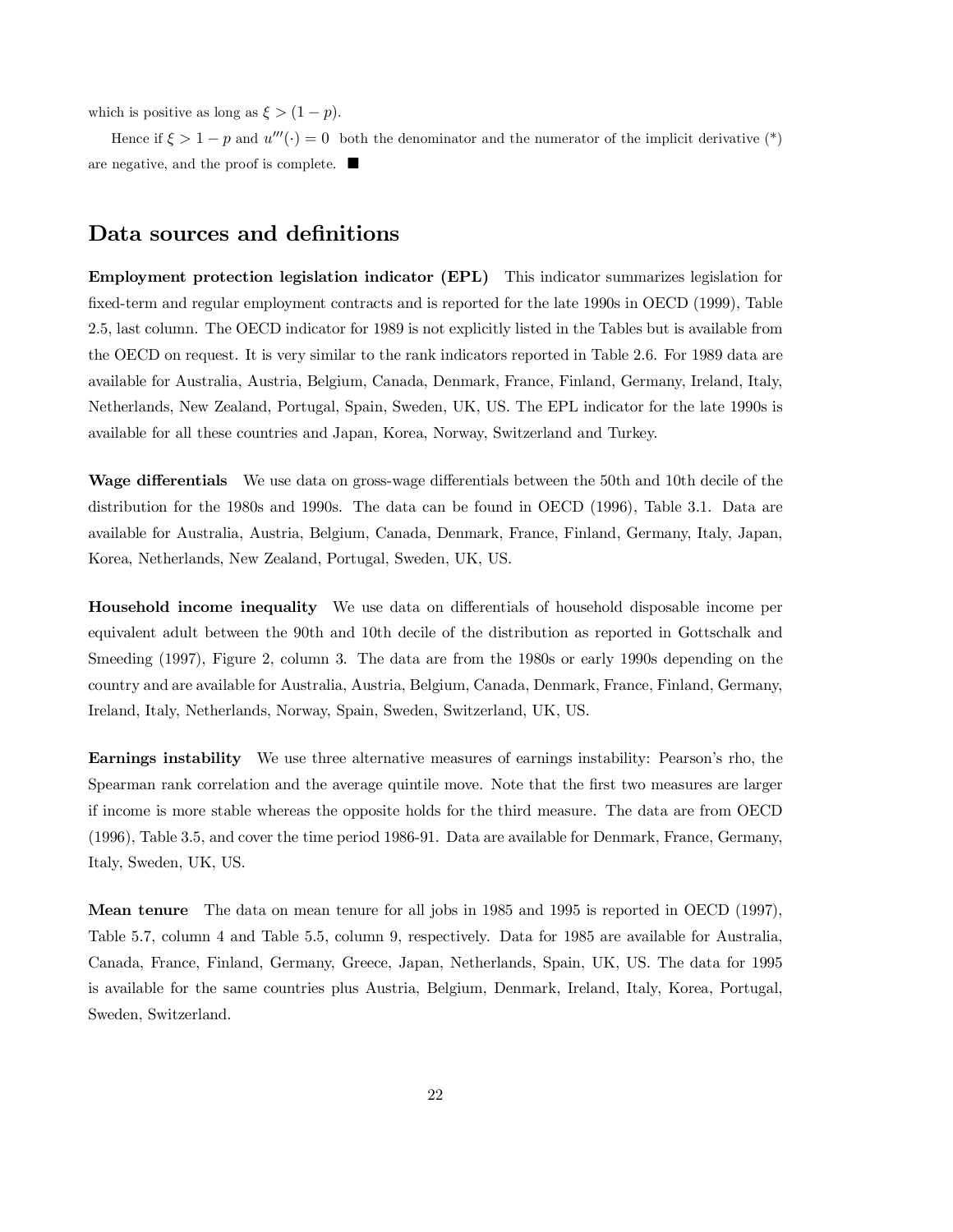Loan-to-value (LTV) ratio The loan-to-value ratio measures the maximum fraction of house value financed by collateralized mortgages in 1981-87. It is reported in Jappelli and Pagano (1994), Table 1, column 3. Data are available for Australia, Austria, Belgium, Canada, Denmark, France, Finland, Germany, Greece, Ireland, Italy, Japan, Korea, Mexico, Netherlands, New Zealand, Norway, Portugal, Spain, Sweden, Turkey, UK, US.

Judicial efficiency This variable is a summary indicator for the efficiency of the judicial system which measures the quality of law enforcement. It is constructed for the early 1990s and reported in La Porta et al. (1998), Table 5, column 1. Data are available for a total of 49 countries among which for the same developed countries as for the LTV ratio plus Switzerland.

Credit volumes The data for mortgage and consumer credit cover the time period 1990-97 and are constructed by the European Credit Research Institute, ECRI (2000), Table A9. Data is available for Belgium, Finland, France, Germany, Greece, Italy, Japan, Netherlands, Spain, Sweden, UK, US. The data for Finland are averages for 1993-97.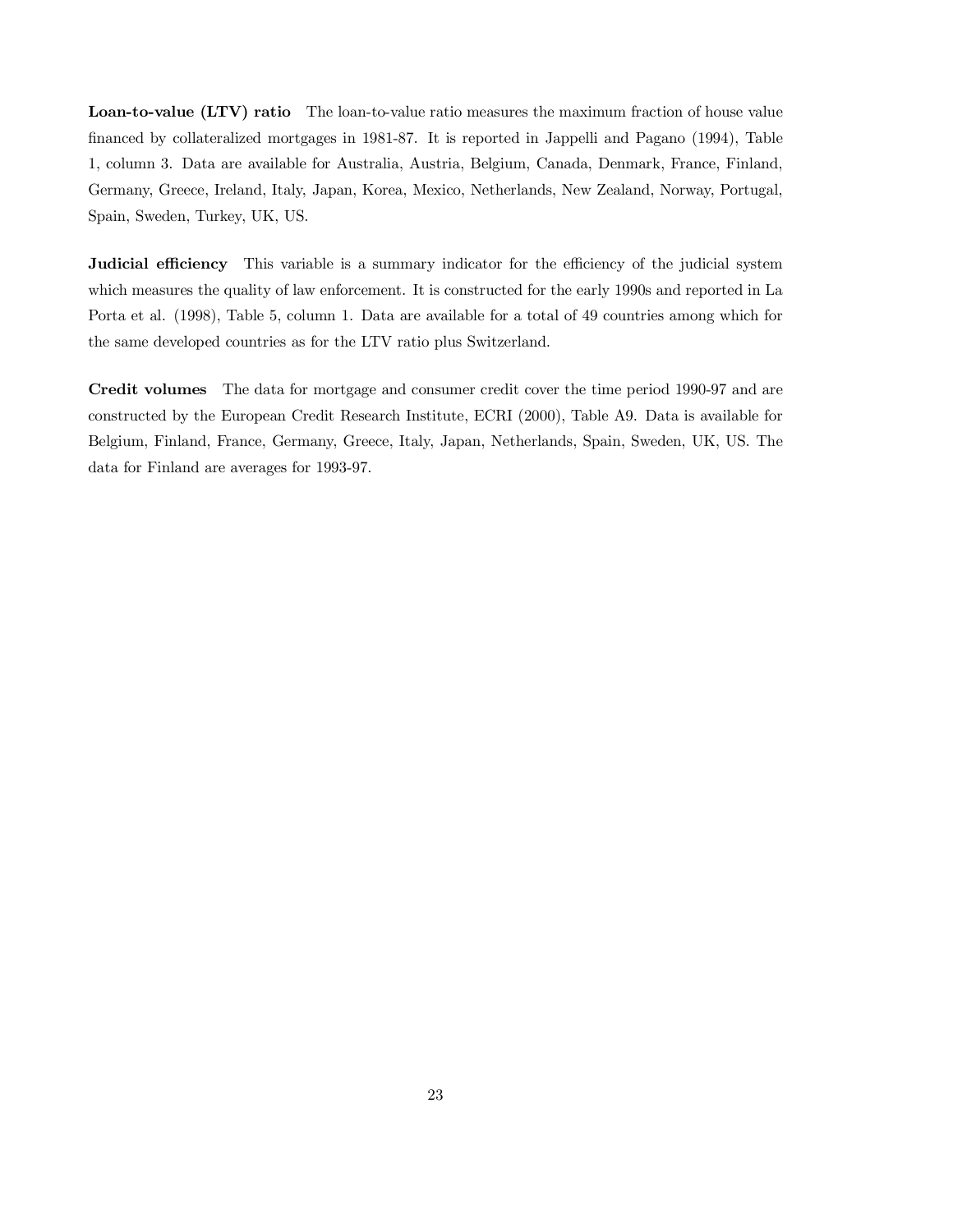## References

- [1] Bertola, Giuseppe (2002) "A Pure Theory of Job Security and Labor Income Risk," Review of Economic Studies forthcoming.
- [2] Bertola, Giuseppe and Richard Rogerson (1997), "Institutions and Labor Reallocation", European Economic Review, vol. 41, 1147-71.
- [3] Boeri, Tito, Ignacio Conde-Ruiz and Vincenzo Galasso (2001): "The Trade-Off between Unemployment Insurance and Employment Protective Legislation", Università L. Bocconi, mimeo.
- [4] Carroll, Christopher (1997): "Buffer-Stock Saving and the Life Cycle/Permanent Income Hypothesis", Quarterly Journal of Economics, vol. 112, 1-55.
- [5] Coe, David T., and Dennis J.Snower (1997): "Policy Complementarities: The Case for Fundamental Labor Market Reform" , International Monetary Fund Staff Papers 44 1-35
- [6] ECRI (2000): "Consumer Credit in the European Union", ECRI Research Report No. 1, Brussels.
- [7] Flinn, Christopher (2002): "Labour Market Structure and Inequality: a Comparison of Italy and the U.S.", Review of Economic Studies, vol.69, 611-45.
- [8] Fogli, Alessandra (2000): "Endogenous Labor Market Rigidities and Family Ties", New York University, mimeo.
- [9] Gottschalk, Peter and Timothy M. Smeeding (1997): "Cross-National Comparisons of Earnings and Income Inequality", Journal of Economic Literature, vol. 35, 633-87.
- [10] Gross, David B. and Nicholas S. Souleles (2002): "Do Liquidity Constraints and Interest Rates Matter for Consumer Behavior? Evidence from Credit Card Data", Quarterly Journal of Economics, vol. 117, 149-85.
- [11] Hassler, John, Jose V. Rodriguez Mora, Kjetil Storesletten and Fabrizio Zilibotti (2002): "A Positive Theory of Geographic Mobility and Social Insurance", IIES, Stockholm University, mimeo.
- [12] Jappelli, Tullio (1990): "Who is Credit Constrained in the U.S Economy?", Quarterly Journal of Economics, vol. 105, 219-34.
- [13] Jappelli, Tullio and Marco Pagano (1994): "Saving, Growth, and Liquidity Constraints", Quarterly Journal of Economics, vol. 109, 83-109.
- [14] Jappelli, Tullio, Marco Pagano and Magda Bianco (2002): "Courts and Banks: Effect of Judicial Enforcement on Credit Markets", CEPR Discussion Paper No. 3543.